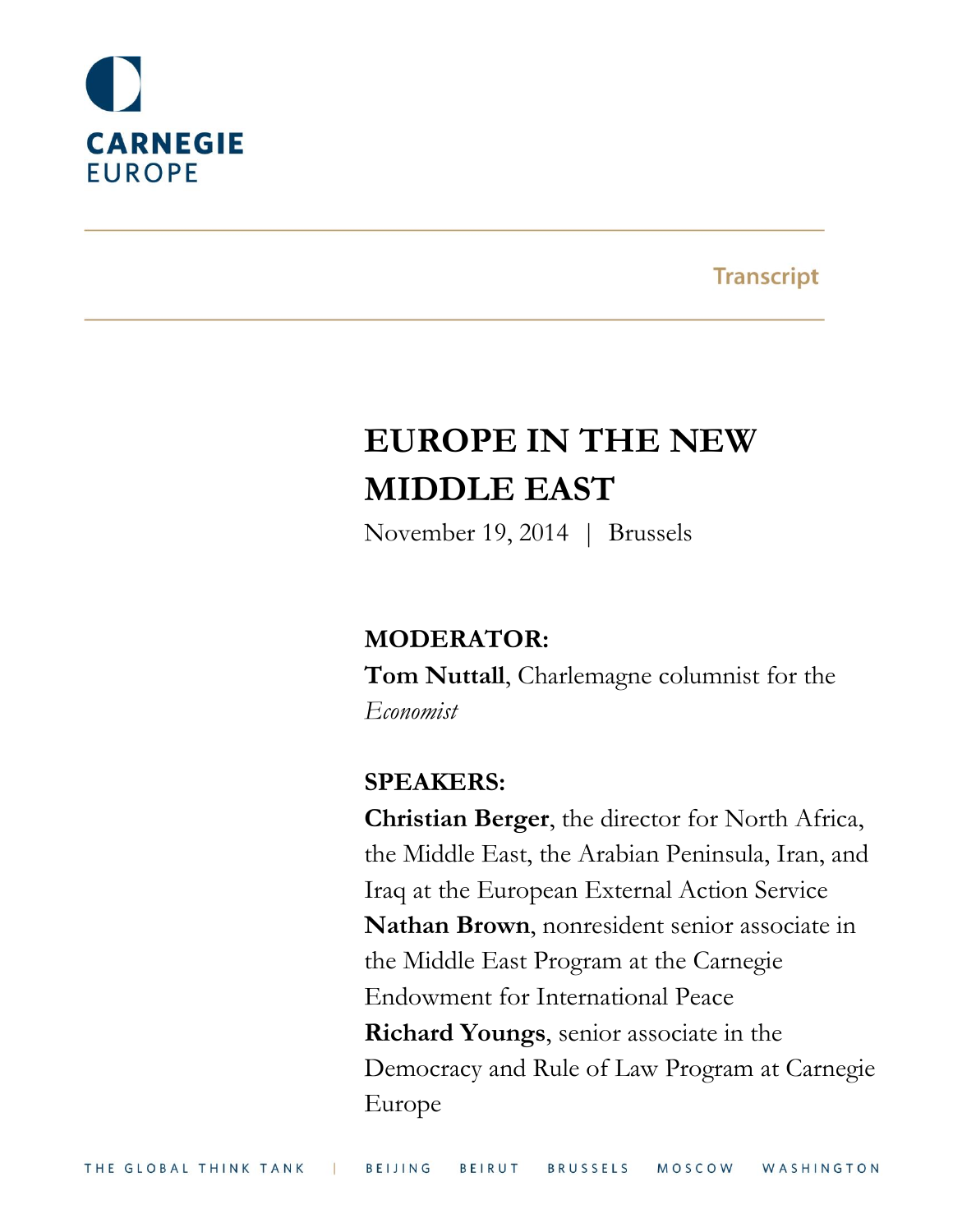**TOM NUTTALL:** If everyone could take a seat, I think we're going to get started. Thank you for coming, everybody. My name's Tom Nuttall. I write the Charlemagne column for the Economist. We're joined by three distinguished speakers tonight. To my right, Richard Youngs, who's a senior associate in the Democracy of Law Programme, Carnegie Europe, and the author of this fine work here, Europe in the New Middle East. To Richard's right, we have Christian Berger, who is director of the North Africa, Middle East, Arabian Peninsular, Iran and Iraq desk at the European External Action Service. And to his right, Nathan Brown, who is a non-resident senior associate in the Middle East Program at Carnegie.

It's an interesting time for European foreign policy, of course. In Brussels, we have a new team, we have a new high representative and we will soon have a new President of the European Council. Also, I think, there's a general sense that after several years, in which foreign policy was on the back burner a little bit – Europe was consumed with its own problems, not least the Eurozone crisis – I think there's a sense that foreign policy is back. Now, this is largely, of course, because of what's happened in Ukraine, and the difficulties we're having with our Russia relationship.

There's no shortage of events further south, as well. In Israel, Palestine, in Iran over the nuclear program, the ongoing violence in Iraq and Syria, and a general sense of shifting sands, changing regional alliances, so I'm hoping we're going to be able to get into some of this stuff tonight. So without further ado, Richard, please.

**RICHARD YOUNGS:** Thank you. First of all, thanks to Tom, Christian and Nathan for taking time to engage with the book and have some debate around it. the book is not specifically on what's happening at the moment with the Islamic state and Syria and Iraq; we can talk about that more specifically. Rather, what the book does is to take a step back and try and offer a general assessment of how the EU responded to the Arab Spring, how it changed its policies. It tries to look at the reasons why the EU adopted certain approaches to the Arab Spring. Also, to address the crucial issue of how effective the EU has been and what kind of impact it's had on political trends in the region.

The assessment is fairly balanced of EU responses to the Arab Spring. On the positive side, the book argues that EU policy did change in fairly meaningful ways after 2011. The kind of support that the EU offered to democratic reform across the region was not negligible, in terms of political commitment, new resources, newly conditioned incentives, sanctions, in some cases. So these were important changes. There was some qualitative change as well. The EU looked at news ways of orientating its policies more towards the civil society damage and tried to learn some of the lessons of approaches to reform that had not worked in previous years. And, of course, started to develop a much fuller engagement with political Islam; the various movements and political parties representing Islamist movements.

So the book argues that, in some ways, the EU tried to strike a balance between too intrusive, on the one hand, and on the other hand, doing enough to respond to the aspirations of reformers across the Middle East. A difficult balance to strike, but I think the EU went some way in striking this right kind of a balance. That's on the positive side. The book also then points out that there were clear limitations to how much European policy changed. The EU has not tended to try to pre-empt reform. It's supported reform where reform has begun to happen, but it hasn't really tried to push very assertively to get reform moving where there is clear resistance to democratic openings. There has been no major overhaul of EU instruments in the last three or four years.

The EU has tried to be more effective in the way that it's used instruments it has, rather than dramatically or fundamentally changed the way that it operates in the region. The book suggests, and perhaps this is one of the key headlines to come out of the analysis, is that in some ways, the EU,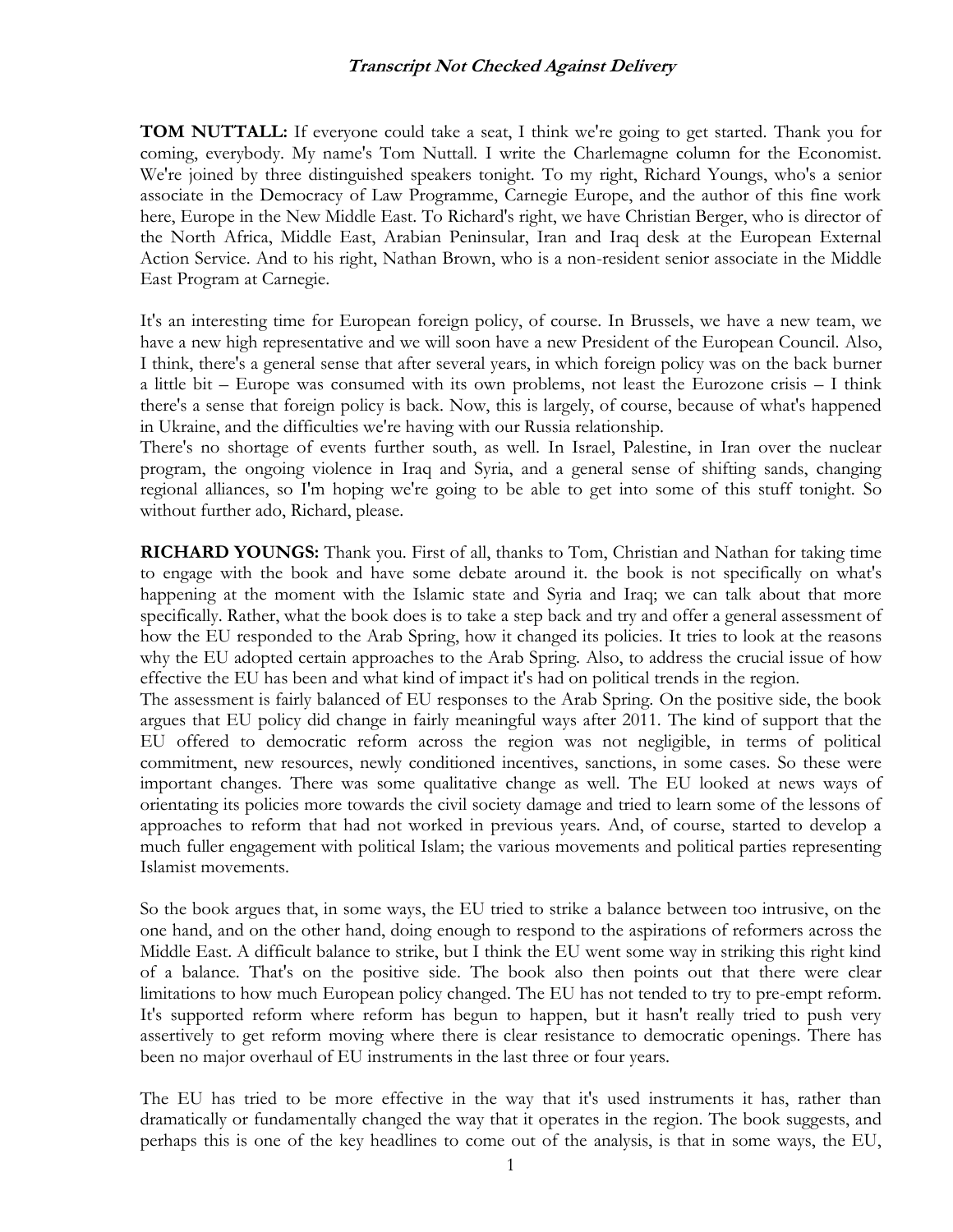perhaps, underestimated the influence it could have had on the Arab Spring, rather than having over played its hand. From all the research in the different Middle Eastern countries that I carried out for the book, it was very interesting that there's almost a mismatch between European diplomats saying we have to be very cautious. We mustn't overplay our hand. We cannot impose models of change on the region. And a feeling from reformers within countries that the EU is actually really behind the curve, in terms of the demand for change that was coming from domestic actors themselves.

And one often heard, in these countries, that European policies were, in some ways, very appreciated for being sensitive, for being nuanced, for listening to local voices. But sometimes, and perhaps Christian will disagree on this, but perhaps sometimes, being a little bit too neutral, a little bit too even handed. And because of that, the impact they were having was sometimes to militate against reform, almost unwittingly to help anti reform forces. So that's a kind of positive and negative in terms of how EU policy has changed and how they didn't change.

What did all this mean for European interests? Here, the book argues that the EU responded to the Arab Spring as a kind of uneasy mix of risk and opportunity. That in terms of how trends affected Europe's own interests, there were clear positives and negatives, and significantly, because of this uneasy mix, European governments, member states, have tried to regain more control over European policy in the region to try to calibrate their responses to different parts of the region, with this very fluid geostrategic interests in mind.

So for a period of time, in 2011 and 2012, it looked as if EU policy had, to some extent, been freed from this overwhelming focus on security and counter terrorism. But the security dimension was still there, in the extent to which member states' national governments varied their responses to different Middle Eastern countries with very specific geopolitical and economic interests in mind. And again, if one extrapolates from this, there's quite a significant broader conclusion to come out of this, and that is that as a result of the Arab Spring, the EU as a foreign policy actor has become a little bit more eclectic, a little bit more mixed in terms of the kinds of dynamics that are driving EU foreign policy. Part of the response to the Arab Spring happened at the European level, at the EU level, it was about genuinely trying to kick-start or reenergise the search for a genuine Euro-Mediterranean partnership. But another dimension of it was much more about national governments, member states governments, trying to regain a certain role, greater role again, in overall European policy, thinking of exactly how to balance this mix of opportunity and risk. And again, perhaps one of the things we can pick up in the debate is whether now, because of events that have happened in last six to nine months, the dynamic now is swinging too much back to a security first dynamic. So that's interests.

Impact. The book argues, and of course, it's not news, in this sense, that the EU's impact was relatively modest on the insipient trends across the region. But the EU is not entirely irrelevant. The EU did stop becoming an obstacle to democratic reform, as arguably, it had been previous to the Arab Spring. Where change did begin to happen, the EU is not the main enabling factor of that change. But where change did not happen, where change was resisted, neither was the EU the main culprit of why that change was not happening. So in a way, when reform advanced, Europe was there to help reform. It didn't do anything to try and limit reform too much. But when reform remained blocked, the EU was not really assertive or unequivocal enough to overcome these major blockages to reform.

Of course, many critics have said in the last three or four years that the EU has lost all influence in the Middle East and it really counts for nothing. The book, my book, doesn't go as far as that. It says that of course, the EU's influence is relatively circumscribed, but the EU is not completely irrelevant. The conclusion, I think, is more subtle than that. It's that Middle Eastern countries look at the EU in a different way today. They are far more balanced. They think carefully about bits of the EU cooperation they want to incorporate, and the bits of the EU they are not so keen on. So relations, in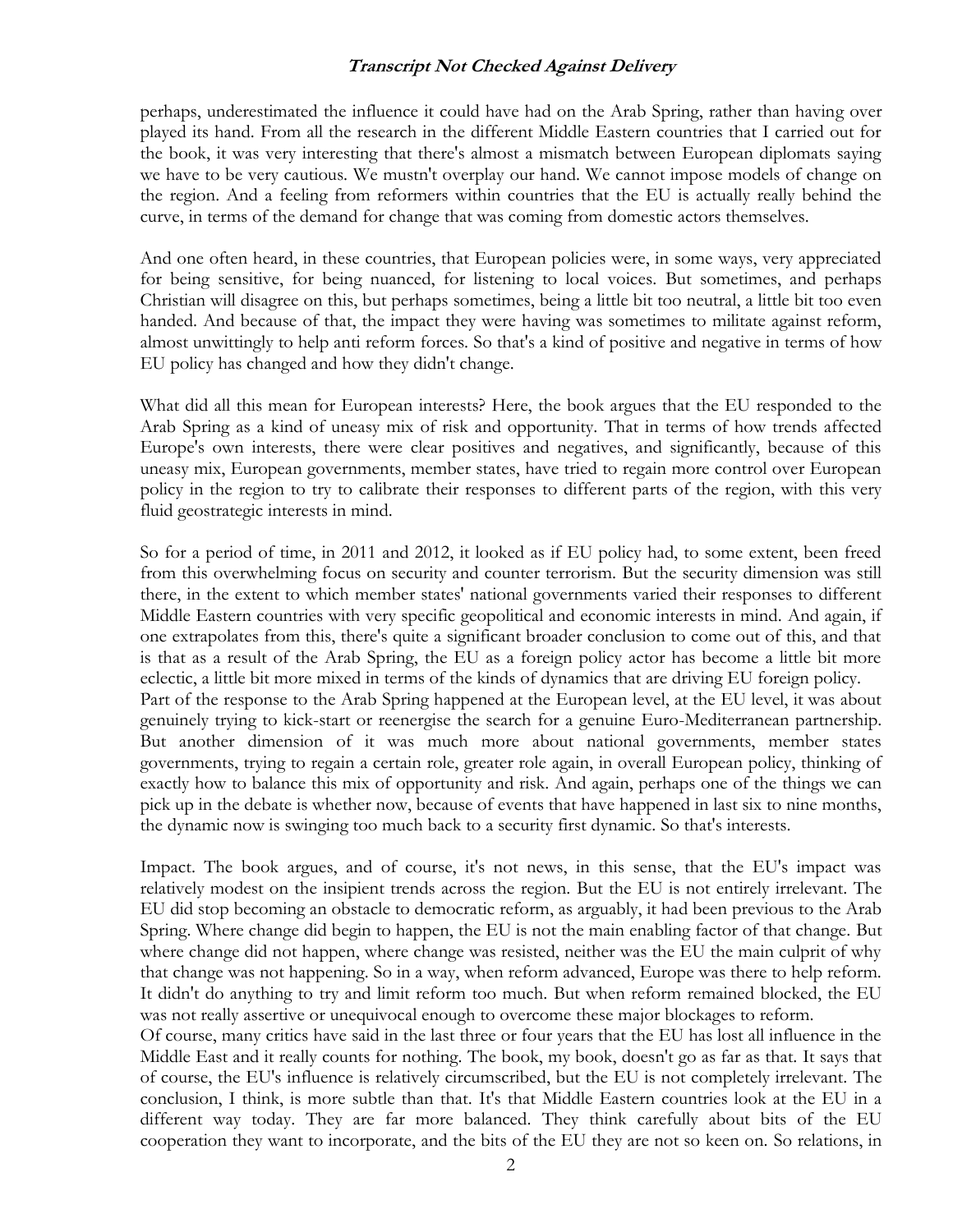this sense, have become much more instrumental between the EU and the Middle East, and the Arab Spring didn't really unlock the potential for creating a common security community, a common political space, a political space based on common political values that, as you all know, was the original vision of the Euro-Mediterranean partnership.

I argue that hasn't really happened and the relations have become much more balanced, much more varied, much more instrumental between Europe and the Middle East. The EU is not alone in its impact being fairly limited. We'll hear from Nathan about the US policy, which I think, also, has been fairly limited in its impact. Everyone has talked about Turkey's new role and significant influence, but I think even Turkey has found that it has, perhaps, over sold the kind of impact that it has on the region.

So that's interests, impact and final observations. Just to think about this affects European policy in a longer-term perspective, and just two or three very brief thoughts on this. It seems to me that if you're looking at this in a broader historical sweep, I think the changes that have been unlocked by the Arab Spring represent the beginning of a kind of loss of influence and a loss of European influence in the region, the EU still does count for much, but I think this is probably a point at which the EU's influence will begin a gradual decline in the region. The impact of that is not necessarily entirely negative.

I think a second point is that the Arab Spring, in my view, will probably leave less of a permanent mark on European foreign policy than did the experiences in Eastern Europe or in the Balkans in the 1990s. I think these experiences both gave a prompt forward for deeper EU foreign policy cooperation. I don't think the Arab Spring will have the same kind of formative influence on European foreign policy cooperation. I don't think it represents any kind of major inflection point in European foreign policy. I think the lessons to learn from the last three or four years are much more to do with the tactical level of how the EU should and should not be supporting economic, social, political modernisation. What kind of tactics work and what kind of tactics do not work.

And final, final observation, just to kick off some debate. The story is clearly not over yet in the region. Many articles today would argue that the Arab Spring is definitively dead. But I think the region is actually far from stable. I think there are likely to be many twists and turns over future years in favour of reform, against reform. We will see these movements ebbing and flowing, and therefore, I don't think this is the definitive end of a particular period of European foreign policy. But that the EU still needs to think carefully how it can best position itself to influence what would be a very complicated long-term period of change in the region.

**TOM NUTTALL:** Thanks, Richard. And just before turning it over, I should have mentioned what the format will be. We're having our interventions from the various panelists. We'll then talk up here for a little bit, and then we should have at least half an hour for a Q&A with the audience, if not, a little bit more. So turning it over to Christian for some perspective from inside the machine.

**CHRISTIAN BERGER:** Thank you very much and thank you for the presentation of the book. In short, I think I can agree with most of what you're saying in the book, with one big exception; that is the title. It should not be Europe in the New Middle East, it should be the New Europe in the Middle East, and let me explain why. When you look at the world from Brussels and you look around, what do you see? You see a very stable and safe Europe, but you see around Europe once crisis after the other. As somebody said the other day to us, the only safe land border we have is the land border with Norway. Everything else seems to be a bit problematic in one way or the other.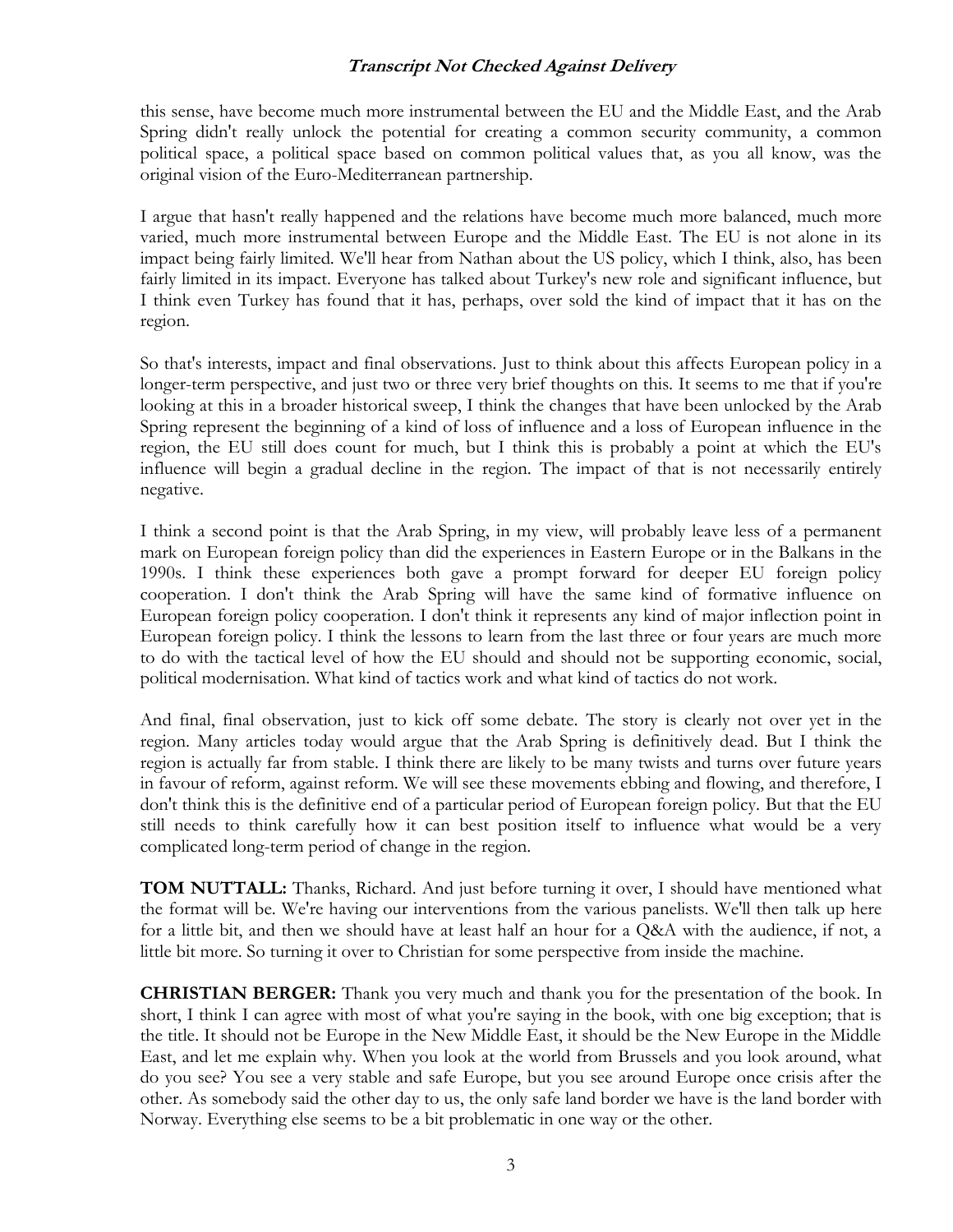Now, we also have gone, in the last five or six years through… we have seen a number of new crisis situations and conflicts arising. We have, when we look, again, when you look from Brussels, you'll see five types of conflicts that have been played out in the region. There are two that have been around for quite some time. One is the classic, the Israeli Palestinian issue, the peace process or the absence thereof and the second one is the nuclear dispute with Iran. So both have been around for quite some time. What has come new into play, after, let's say, 2010, 2011, on the one hand, a religious conflict, a Sunni-Shea conflict is playing out all the way from Baghdad to Beirut, which has become, more or less, one large battlefield for that type of conflict.

The second one is Islamists versus modernists. And the third one is a population that doesn't really like its leadership anymore or doesn't like autocratic or machines, autocratic tendencies.

Now, the latter one, I think, has been translated, particularly in the Arab Spring or in the uprising of the Egyptians in January 2011, it has been translated into two key demands for a better relationship between the individual and the state, so a re-definition of the relationship between the individual and the state. So that goes under the heading; political dignity. And the second one, a better life. Maybe this was even more important than the first one. A better life, social and economic dignity for a large part of the population. So these three conflicts, the three new conflicts you see, more or less, every country playing out in every country across the region, with a different level of degree.

Now, how has this transition, and during the period that you're describing in the book, how has this been realised? I think it involves the former Jordanian foreign minister, Muasher, who classifies them into four types, or three types, and let me add a fourth one. I think he uses the word inclusive transition, and the example here is Tunisia where, despite all the problems, in the end, they came around and managed to set up a political system that includes the larger part of the population. Then you have the exclusive transition, and the model for that or the sample for that seems to be Egypt, where there is transition, but part of the population is not really part of that. And then there is the elusive transition. An example for that is Yemen, where everything seems to be fine on paper. There is a national dialogue document that has been concluded, work is being started on the constitution, but it just doesn't seem to have gelled in one way or the other.

Then, of course, there is the disastrous transition, this is what I want to add, and that's what's happening in Libya and what's happening in Syria. The other ones, I think you described them in your book as well. The kingdoms, Morocco, Jordan and the Gulf kingdoms, seem to be less effective, but then have to be managed pretty well to get out of this conflict scenario.

Let me briefly go into, because I think it's part… I think I saw this in your invitation, actually, to this evening, Syria and Iraq and ISIS, and how we see this from the European Union perspective. I think what we are supporting is, of course, the fight against ISIS, and we see this as a major threat, by the way, not only for us, as the European Union, but also for our partners in the region that we are cooperating with. This is Jordan, this is Israel, this is Egypt. There are many other countries where we think they are under threat from what is happening in Syria and in Iraq, under the control of Daesh.

Now, the fight against them, and I think that's important also to see how the European Union works, as you know, we have no military mandate, so we have no military possibilities here. We support the fight that is going on. We have supported already in August the endurance of weapons and the military equipment of the Kurds who were fighting against Daesh. We support, of course, what the Arab countries are doing, the Emirates and others, and Kuwait and Saudi Arabia, in the fight. But we deeply believe that there must be a political solution to this, and the political solution, you can find both in Iraq and in Syria.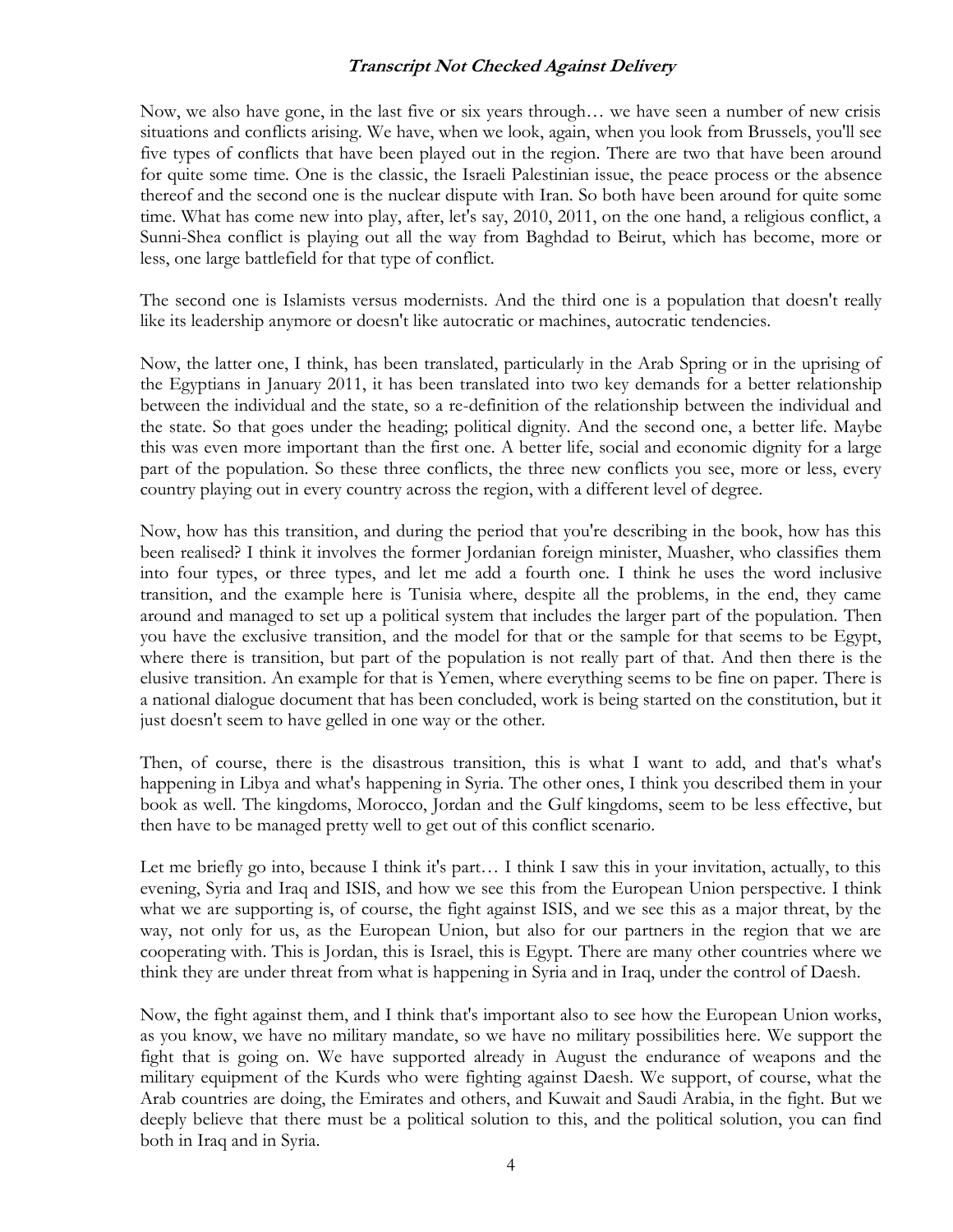I think you mentioned the… you coined the phrase; the shifting sands and the shifting alliances. I think when you look at Daesh, this is a very good example because they have shifting alliances almost every day. It's a hard core group. Figures, very high, they are, but they built very much on those shifting alliances with Sunni tribes, with urban population, with ex–baathists, new baathists, and I think that's exactly where we should come in; try to use this, in a political sense, and trying to break these alliances. There's one opening here, that's the new government in Iraq, that is reaching out. They want to be more inclusive and work with, not only the Kurds; I think they've just reached agreement with them, but also with the Sunni tribes, and not repeat the mistake of 2008, when they were promised all sorts of things that were never delivered. So I think that's one very strong element that we have to continue working on, and we have put, as an external action service, we have put a lot of focus on our work with the new Iraqi government.

In Syria, the situation, obviously, is slightly different because there is no government that we can work with or that we recognise as a legitimate government to work with. So that is far more complicated for the European Union. We have elements of a strategy, or we do various things, so that if you put them together and made the [unclear 00:20:52] strategy, and the most important, that one, is support and maintaining [?] support. I know it's not really known publicly, but it's the biggest [unclear 00:21:01] operation ever for the European Union, with about €3 billion spent so far.

The second element there is sanctions. We have a rather elaborate sanctions regime on Syria. The problem with that sanction regime, however, is it's not universal, so it can be easily circumvented by others who do not abide by the sanctions. The third element is the political one, and that comes in two forms. One working with the opposition, and I think you referred to it in your book by saying that we were too slow supporting the moderate opposition at the beginning of the uprising. But politically, it was simply not possible at that time. And the second one is supporting the work of the new envoy of the United Nations, Staffan de Mistura, who was in town today, and he told us what he is going to do. So these are the two political elements, but the point here is it has to be a Syria led solution, and that, maybe, is also the only hope of turning around and roll back ISIS.

Let me briefly go into, since it was mentioned, I think, into Egypt, and then Middle East peace process, and then finish with what you started to talk about, the review of what we want to do next and how we see this development in the new Europe that is going to come. Now, on Egypt, I think, and I'm sure Nathan has a lot to say about this, so I'll be short. We have a choice to make, and the choice was; do we just do nothing and let this thing develop and wait for better days? The other choice was; do we turn a blind eye and just cooperate with whoever is in power? And the third choice was; do we recognise that Egypt is a very important country for us, a strategically important country, and partner for us? Not only for us, but also for the Arab world and for the whole region. But nevertheless, insist on our values and insist on what we think is necessary, in order to achieve democratic, implement a democratic roadmap that Egypt had set out to do.

I think we have chosen the third one, which is the difficult one, because it's a very delicate balance to extract between working with the country, but at the same time, always pointing out where we think things are not going in the right direction. I think that's where we are with Egypt. You can question the results and impact. I think I come to what you said at the very end, this is not yet over; this will go on for a long time. And particularly as Europeans, we should understand this in our countries as well, that this is not a matter of a few years, this is, very often, a matter of generations. Simply because we see this all on Facebook, on Twitter, doesn't mean it goes faster. I expect [?] it will take much longer than we hope and the way we are reacting to these issues.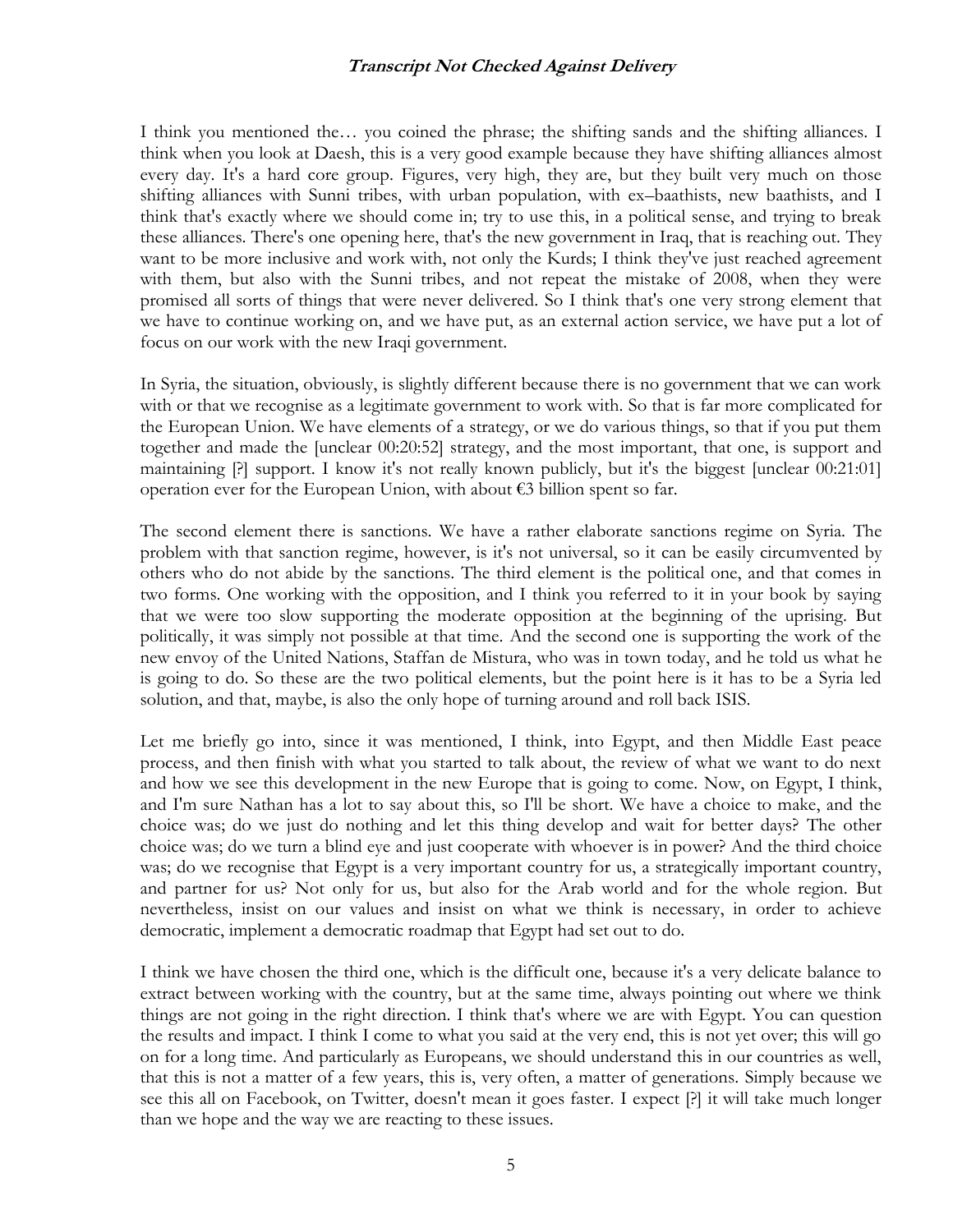On the peace process, I mentioned it earlier on as one of the conflicts that could have been around for a long time. Many will argue that this is a conflict, if it were no longer there, then many things will be better in the Middle East. I know the Israeli argument that this is not the case and I think they're quite right, that there would be certainly something else that would be used as an excuse for whatever radical forces want to do. But nevertheless, it's a conflict that can be solved and we have put a lot of emphasis into that. And if that conflict were solved, at least there would be a nucleus of stability, at least between Israel and the Palestinians, which would have a positive effect on the rest of the region.

I don't want to go really into our position, because that will require, I think, a separate evening, but it's fairly simple. We believe that the conflict can only be solved through that we have two state solution, integration of the other state that is not there yet. And that argument, that we hear time and again, that we want to be players, but not payers, I think that argument is a bit funny because along the fact that we've been paying for that other state to be established is already a very strong political involvement in this conflict.

Briefly on what comes next. You mentioned the review. For me, this is also a sort of déjà vue. I joined the Commission many years ago. The first thing we had to do, we had to write a review of the Barcelona process, this was in 99. I think the document was called Reinvigorating the Barcelona Process. So I think we are now again at the stage where we have to reinvigorate the European Neighbourhood Policy and find something new for it. That's just a lot of complaints about the way the European Neighbourhood Policy has developed and the link between the south and the east. Particularly the southern countries are not very happy about that conditionality. It's more for war principle that I think they have been debating on our evenings here.

And all these are issues that I think will have to be looked into. But also one feature of the previous review, that was quite important, when we had to go into the specific needs of the partner countries will be important. And also to get aware a little bit about the rather strict and rigid approach that we have planned [?] in the enlargement process and not use that for the neighbouring countries, countries that, by definition, cannot actually join the European Union. I think these are all issues that will have to be looked into in the next few months and reviewed, and see how we can do this.

Now, final point, and coming back to your book, could we have done anything different in 2011? That is the question. So what happened in 2011? As you say, and I think you're quite right, we were taken by surprise. Yes, we should have known it, nevertheless, we were taken by surprise that this was coming. So what happened was we looked at the tools and instruments that we had available at the time, mainly under the neighbourhood policy, and we focused it a bit. We put a little bit more money in, we put more incentives in, focused more on governments and human rights, on democratisation. And then that was it in 2011. Maybe it was enough in 2011.

But then after that, maybe some thoughts should have been given to what could be a much stronger incentive in bringing those countries closer to the EU. Again, I think you mentioned them in your book, the four freedoms or economic space and things like that. It didn't happen. What we offered was more money, market access and mobility. Now, more money, we were very quickly running out of money, and when you look at it today, it's difficult to compete with \$10 billion or \$12 billion that is flowing out of Egypt, when we pay about \$100 million to \$150 million a year. When you look at mobility, I don't have to tell you what the debate in the European Union is about mobility at the moment. Even inside the European Union, there's a debate about mobility. And the third component, trades. Again, there was a question of competition.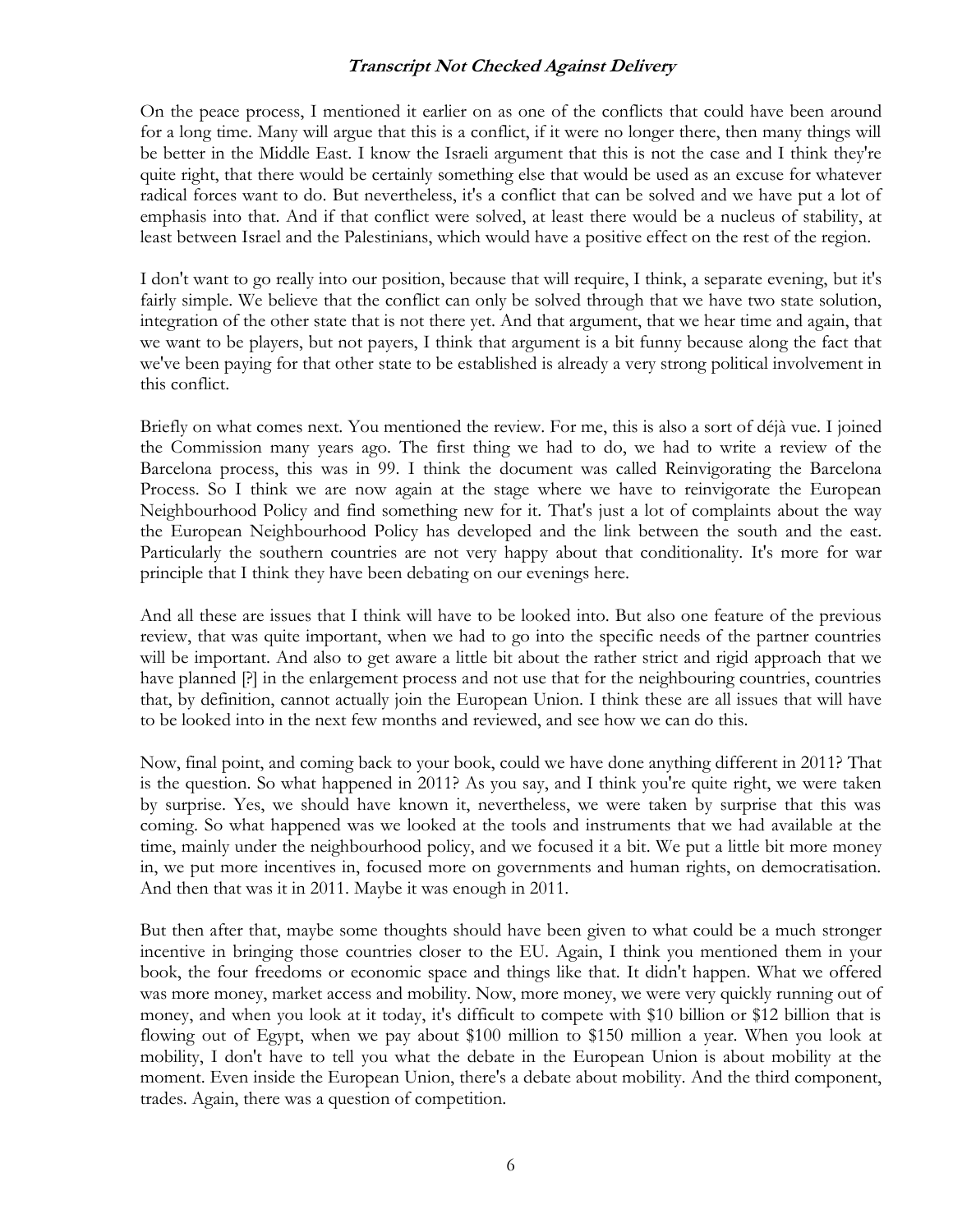So all these three elements that we tried to… the three Ms that we tried to offer, I'm not sure they had the attraction that they were meant to have because I'm not sure we were ready to give as much as we were supposed to give. So it left us with the other two Ms, more for more. And there, again, when you listen to a civil society, we are told that we are not serious about this, we never used our leverage. The question was; did we have any leverage? And I think your book here is, again, quite right. I'm not sure we had much of that leverage. I think the strongest leverage we have is not the money, it's the partner countries in the region want to work with us, want acknowledgement from us and want legitimacy from us. And I think that's the strongest leverage we have, which we have to work on in the coming period. I'm sure the Americans are doing the worst [?] things.

**TOM NUTTALL:** That's where we're going to turn it over to Nathan, who is going to tell us what us crazy Europeans have been doing wrong.

**NATHAN BROWN:** I'm very familiar with things, I guess. Let me begin, before I get into addressing some of the same things that Christian just did. First, a piece of good news about the book, for me, but then a piece of bad news for you. A piece of good news for me is that when I listen to Richard describe the book, apparently, the book that he thinks he wrote and the book that I think I read, are very, very similar, almost identical. So that's good news for the author and good news for me, as a reader. And I think he captured the flavour of his own book very well, the idea of a mixed record. And, essentially, it's a story of politicians who are struggling to keep up with reality, and not doing a bad job of keeping up with reality. The problem is that reality keeps changing, so that's the reason the record is mixed.

So that's the good news and it's an easy to grasp story. The bad news is that there's an awful lot of complicated detail here, that Richard's got a mastery of, and that he's got a very good way of explaining it very clearly. That's bad news because it means, despite that clear summary, you still have to read the entire book; it's worth your time. We haven't saved you much time, I'm sorry to say. What I want to do in my remarks, then, is to basically start a little bit with the book, say what's interesting about the country [?] region here. Then take a little bit of a step back and say; why is there this mixed record of policy? And a mixed evaluation that I think you [mic distorts] similar things about uprising [?]. A lot of the policies are different in [unclear 00:31:52] camera. In theory, I want to wind up in the same place as [unclear 00:31:55] looking at what is the scheme for the future?

So first, what's interesting about the book, to me, the countries [unclear 00:32:04], it takes a familiar story, so foreign policy in the Middle East, but it… The book takes a familiar topic, but it takes, at least for me, as an American reader who's focused on the Middle East, some interesting and unusual angles. Number one, it really focuses… it starts the story not about [unclear 00:32:35] concerns; it focused on reform, democratisation and government. And it does this, in part, because I think that's Richard's interest, but also because it's a period that he's really focusing on. The period between 2011 and 2013 was a period when the region itself was really focused very much on domestic politics within the states of the region and on how they were governed.

The second thing that's interesting is that it really actually starts, again, as a product of this period. Although it's a book on European policy, it starts with politics in the region. I mean, what is going on in the Middle East, kind of, the driving part to his story, and then how is it that Europe manages to react and how is it that Europe manages to shape the policy that achieves… and doesn't manage to achieve what it wants to achieve. And the third thing that was very interesting for me to read, and I only noticed it about half way through the book, is the United States is mentioned in the book, but kind of in passing. The Americans turn up in this and they were trying this policy, but the Americans had a slightly different take. And I'm not used to being on the margins. Perhaps the healthy way to tell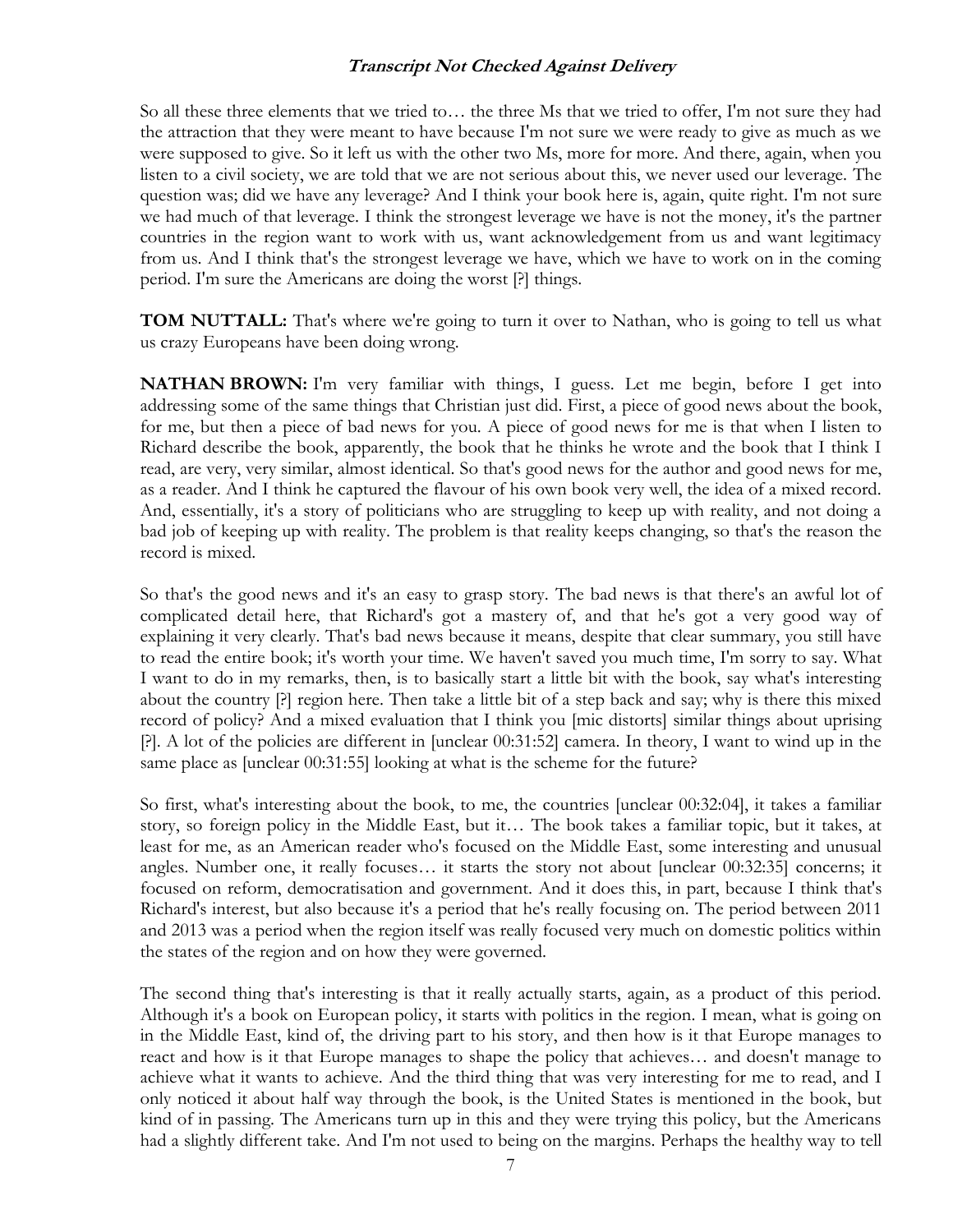the story, but again, a little bit unusual for me. again, what you see is a fairly clear overall line, and it is one of mixed record of, as I say, struggling to adjust to a reality, but a record that is mixed because that reality keeps on changing.

So what I want to do is talk a little bit about why it is that you have that mixed record during that period, and do that by stepping back and taking a look at the big picture. What I read when I… what happened when I was reading this book is that it was a book that, as I say, centres on questions of reform, democracy and governance, and does it with a vocabulary that is, to me, a little bit unusual. Democratisation occurs; it's right there on the title of the book, but there are phrases that are a little bit unfamiliar to me, like expanding the zone of governance. This is just not the way that the issues are understood or debated in the United States.

But essentially, what I understand is, and essentially an approach to political reform in the region that might be referred to as a change through osmosis, that you have a core of political practise and some political values here, in Europe, that by expanding engagement with the Middle East, gradually those institutions, those practises, those values, will spread to the region. The idea, interesting and distinct American approaches, like democratising countries by invading them, these don't occur in Richard's account. So the vocabulary is far more subtle, the mechanisms are sometimes an awful lot more subtle, but again, it's the idea that there are fundamental problems with the region, some of which have roots in unhealthy domestic political systems, and that there may be some extra role in addressing that situation.

Prior to 2011, it seems to me that there was an obstacle, or two sets of obstacles that people would talk about. Whether or not they were real obstacles or not is a little bit less clear. But that people would talk about to this approach of political reform through osmosis. First, was the idea of values. Were societies in the region really on the same page when it came to fundamental, political and social values? And there, you would hear talk all the time, a lot of it that would focus on religion and religion and politics. If there is some kind of political vision, set of political visions, that animate a political voice [?] within the region, they seem to mix and bring religion into the political realm an awful lot more and in different ways than people in Europe would have been comfortable about. So this idea of spreading, expanding the zone of governance, might bring practises and values that weren't necessarily desired. That was the argument that was often made. Again, I'm not passing judgement on the argument itself.

And the second obstacle was, of course, existing governments in the region, which saw themselves, understandably, as, perhaps, a little bit as targets. Willing, very much, to engage with Europe and seeing all kinds of positive ways that engagement with Europe and the security and economic level, would bring positive benefit, but not exactly pounding on the door to get reformed into political systems that would, perhaps, greatly transform and perhaps put them out of business. So prior to 2011, to pursue the gentle, subtle policy of what I'm describing as fundamental political change through osmosis, would run up against… the criticism often was, or the feeling often was, was against the societies and the governments in the region.

Suddenly, in 2011, both those obstacles seemed to suddenly change and fail and fall. And the atmosphere of 2011, in much of the region, was one in which, suddenly, very familiar vocabulary about accountability, about human rights, about political reform, about government abuses, about the need to write new constitutions, about the need for security forum [?], about the need to fundamentally reconstruct political systems, so that you would have rulers who had some kind of democratic legitimacy and who were held accountable to their own populations, through recognisable constitutional mechanisms that involved regular competitive elections and this sort of thing. This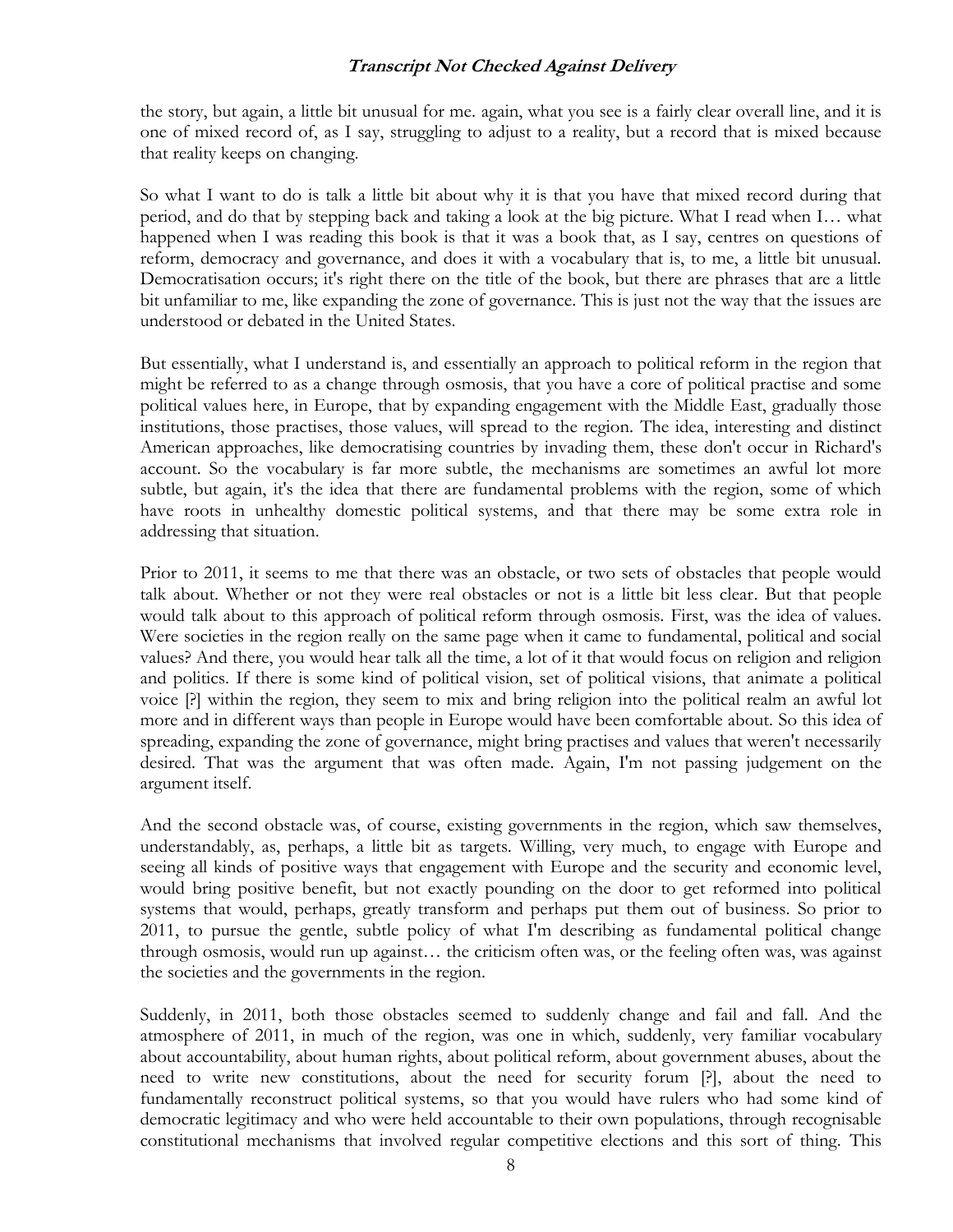seemed to be the currency of political talk within the region, without necessarily having been taught these concerns. So suddenly, societies didn't seem to be so much an obstacle, but ones that were grasping for any kind of opportunity to reform in the kind of ways that external actors in Europe and, I would say, in the United States as well, thought would be in the long-term interest of these societies.

And second, governments fell. So rather than being an obstacle, the regimes either stepped out of the way, they collapsed, or some of them panicked. Even the ones that remain, some of them panicked and suddenly found themselves pressed off for real concessions to domestic political constituencies that were pressing to reform. So suddenly, the kinds of policies that were pursued at the margins and in very gentle ways, could become much more central to external actors, like the EU and the United States. And Richard actually documents this very, very well. You have a string of confessions, mea culpas, breast beating, saying we got it all wrong. We made our peace with authoritarian regimes. This served the societies well, they served us well, we have so much to make up for. We should not have downgraded these concerns, we should not have had all these programmes that were, essentially, fig leaves or palliatives, that we damage our credibility. We were hypocritical by preaching one set of values, but practising different ones, and so on.

So you have this extraordinary period, not simply in the Middle East, but an extraordinary period of self reflection on the part of foreign policy elites that dealt with the region, but you think; I got it all wrong. And this was a chance, perhaps, to correct the past and get it right, it was this opportunity. And what Richard traces in his book is the attempt to take that period of self reflection and translate it into policy. And again, what he finds is if you look at records of actual governments and of huge bureaucracies, a fairly impressive record of adjusting very, very quickly, but again, very mixed results because it wasn't quite clear exactly what they were adjusting to because the region was changing so much.

By 2013, I would say, a little bit of the old reality seemed to be coming back. So this idea that you have a community of values where it turned out that these societies were grasping at the same kinds of political solutions that existed in Europe and the United States, was one that seemed to have a little bit less purchase. There was a resurgence of identity politics, a resurgence of sectarianism, a sudden realisation that those people, those political forces, in the region that presented themselves as liberal and seculars, were not necessarily all that liberal when it came to their opponents, but harshly authoritarian.

And that they weren't necessarily that many real seculars in the region, the question was just how they were going to use a religion. And that as politics in the region got an awful lot nastier, it turned out that some authoritarian regimes, this was particularly true in Egypt and the post July 3rd regime in Egypt, authoritarian solutions seemed to have popular support. So this idea that there was a community of values suddenly became a little bit more difficult, and governments within the region returned to their own role of being hostile, or suspicious, or even criminalising the kinds of programmes to spread reform. What seemed to be happening in 2013, basically for the last year or so, is a return of the old pre 2011 politics with a vengeance.

So what is the lesson in this? What does this mean for the future? Well, reading Richard's book now, in the fall of 2014, even though it's really hot off the press, he comes up and covers part of 2014, basically, your account… the book must have gone to press somewhere in the summer, I think. I'm trying to remember the last event you mentioned. It's very current, but there is still this element in which the mea culpas of 2011, which featured so prominently at the time, play a large role in the book, but I think they have largely been forgotten. What has happened over the last year or so, and I think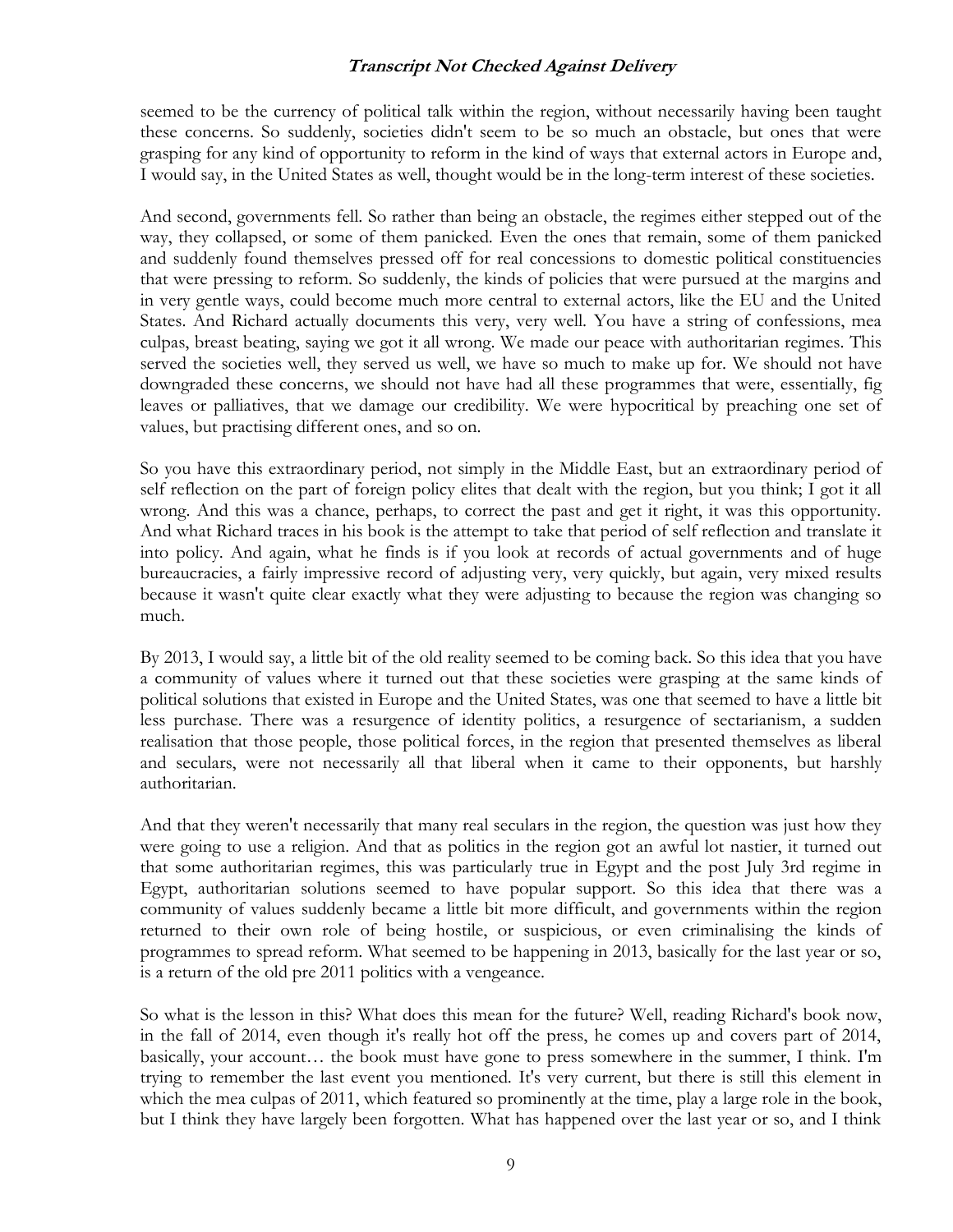with particular force over the last few months, is a return to the pre 2011 thinking in two particular ways.

Number one, the focus on domestic politics of the states of the region is now secondary, once again. It's not as if it's been completely forgotten, but suddenly, the issues that people are concerned about are much more regional in nature. Sectarianism is not simply a domestic problem, but a regional conflict. The rise of Daesh is a regional challenge. And the second thing is, of course, the return of security based issues. Terrorism, political violence, warfare, suddenly, these issues are being viewed, once again, through, primarily, a security prism. Now, governments are particularly complex things. My own government is extremely complex, and every time I come to Brussels, I come away more confused than I… I leave more confused than I came because [?] of the complexity of mechanisms here. So I'm painting with very, very broad brushes.

What I see in the United States and what I suspect may be happening here, if I could see through the complexity, is a situation not in which the period of 2011 to 2013 has been completely forgotten, but that it has been pushed a little bit down the run of priorities and pushed a little bit down the bureaucratic ladder. When you talk in the United States about what issues in the Middle East occupy the attention of the most senior officials, they are now military and security and regional in nature. And it is not as if people are blind to the return of problematic domestic and political systems, but this is now dealt with at a slightly lower level of priority.

Let me go back to the pre 2011 period, and in some ways, I think the self criticism of 2011 to 2013 went a little bit too far. It was never really the case, I think, that western governments embraced authoritarianism in the Middle East and bad governance with enthusiasm. They didn't. They were resigned to it and they managed to build over, perhaps, the decade or so prior to 2011, a host of lower level bureaucratic mechanisms that were really, kind of, aid programmes and dialogues and so on, that were designed to ameliorate some of the effects. These were not necessarily, except for a few brief periods, the centrepiece of policy, but they were ways, perhaps, of trying to hope that there could be some long-term processes and long-term mechanisms set in store, while short-term immediate security crises were dealt with. And it seems to me that we're right back there.

We come, then to, I think... this is, in a sense, where I wind up in a similar place where Christian did, but with, perhaps, a little bit more of a critical tone to it, where you talked about the three paths. And the final path, you said the one that they're taking, is one that says; look, and it's focusing specifically on Egypt, so I will as well. This is an important country. There are all kinds of important things that have to be dealt with in the country. There are all kinds of security, regional and economical issues. So, of course, you have to engage with the government, but you can raise a dialogue on these issues, pull out the roadmap and use it as a bedrock and make it part of the dialogue. And that's an approach that I think makes an awful lot of logical sense.

But I think if there's any lesson of the pre 2011 period is that it's not going to work. It's not going to work because it gets pressed so far down the list of priorities that what it does is probably create a series of edgy conversations, which are then forgotten on the Egyptian side. Let me be blunt about the Egyptian roadmap. The Egyptian roadmap is a dead letter. To be pulling it out and measuring progress. If you actually read the text of the roadmap, it falls into two… that was announced by General Abdel Fattah el-Sisi, then Minister of Defence, on July 3rd, it consists of… I would categorise the commitments in two kinds.

Number one, a series of commitments to a process of political change. Those of elections and constitution writing that have been, in a sense, literally fulfilled, robbed of all meaning, and we know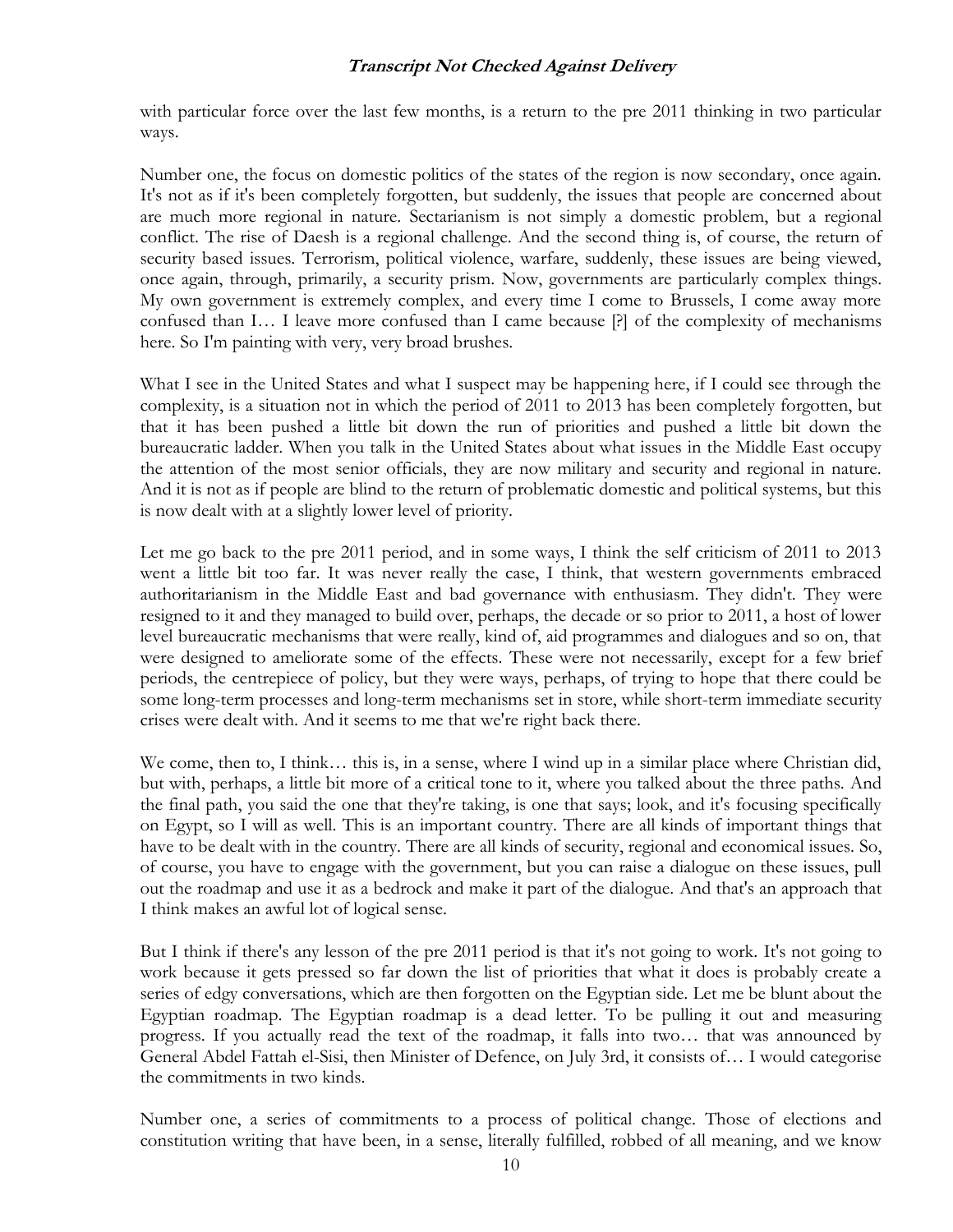the outcome. And second, set up other kinds of commitments for broader reform about the media, about inclusion of youth and so on, about national reconciliation, that have been completely and utterly forgotten. So pulling this out and engaging a dialogue about them is probably an exercise in frustration and futility on both sides.

Is there an alternative? I'm not sure that there is an easy alternative, but I can sketch one out in the vaguest details. What it would amount to would be instead of quiet dialogue on these nasty outstanding issues, taking a little bit of the element of the mea culpas of 2011 to 2013 a little bit more seriously, and instead of making these questions of quiet dialogues out of the public eye, a far more forceful public line on these issues, one that doesn't necessarily eliminate the engagement on all kinds of other issues, but in the American case, calls a coup a coup. In the European case, doesn't monitor elections that we know, in advance, are not going to meet international standards. And being far more forceful publicly in raising these issues. Not pretending that there is some kind of meaningful dialogue on these questions, but being very clear to governments, like the Egyptian. Yes, we want to deal with you on all these kinds of issues, but we can't use that as a fig leaf for masking the fundamental and problematic nature of the domestic political choices that you are making.

What would be the outcome of that much more aggressive path? I do not think it would have any immediate effect in Egypt. That is to say I don't think it would make the Egyptian government fundamentally recalculate its path. What it might do, however, would be to position western governments a little bit more effectively, if there is another round of political change when it comes, when these political systems begin to perform very, very badly and come under pressure, western governments would have a far more credible record at that time. And I also wonder if the steady, but strong drum beat would communicate very effectively to governments, like Egypt, that are fundamentally dependent on strong international relationships for all kinds of security and economic reasons. That they are paying us very significant costs to their international reputations by engaging in the sorts of deeply problematic authoritarian practises that don't merely recreate the pre 2011 period, but in my mind, actually worsen the political system.

That would just read the spirit of Richard's book and say; what is it that the people who were saying, in 2011 to 2013, we got it all wrong. What advice would those people be giving today? If they remember their words from that period, it would probably be something like that. So I offer it as an alternative, not with any great guarantee of success, but with the idea that it, perhaps, is the only really viable alternative for governments that have a whole host of interests in the region. Security, economic and so on, but who are still very, very deeply concerned that engagement with these governments identifies them with fundamentally dysfunctional political systems in ways that in the long run, will benefit nobody. Thank you.

**TOM NUTTALL:** Thank you, Nathan. I've got a couple of questions from the panel, and then we can turn it over to the audience. There's a theme that's lurking behind some of the points that were made. Richard touched upon it. This is a very Brussels question, but we're in Brussels, so I think that's okay. It's the distinction between the actions that certain member states may take or the diplomacy that they may conduct in the Middle East. And what the European Union, whether it's external action service or other parts of the commission they do. One theme that we hear about in this town is the so called re-nationalisation of foreign policy. That's certainly something you hear a lot with regard to Russia and Ukraine.

So I'd be interested to get the panel's view on; to what extent this is something that we also see with regard to the Middle East. And to the extent that it is, what room does that leave for the various components of the EU's foreign policy to have an impact in the Middle East? What is the added value,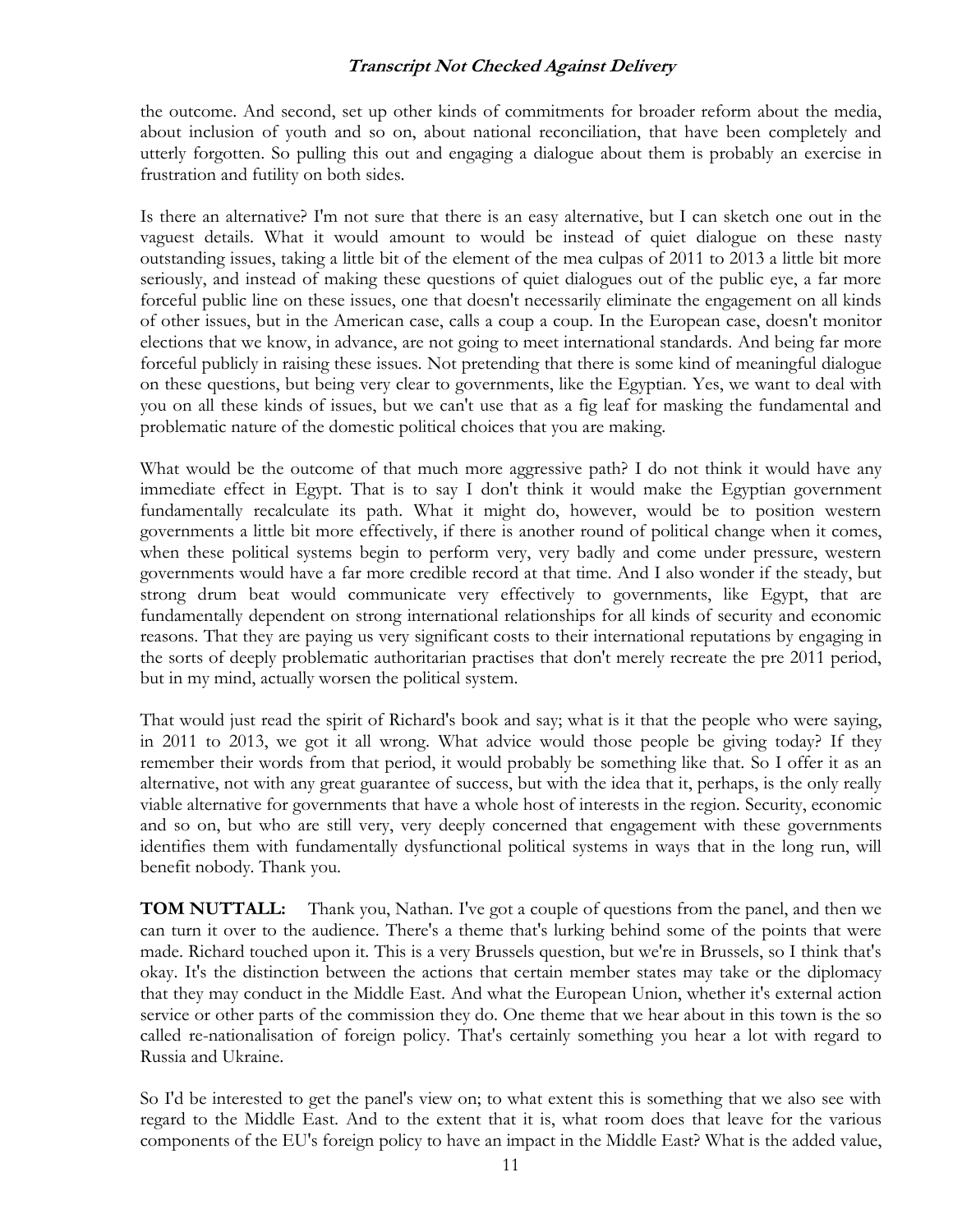to use a horrible jargon, that the EU can have, beyond what the member states are able to do? Maybe Richard, if you've got any thoughts.

**RICHARD YOUNGS:** That's one of the key themes to the book. When we asses Europe's position in the new Middle East, I think a very important part of that is the EU dimension, the various common frameworks developed at the EU level, the kind of thing Christian has been involved in for many years. But we shouldn't forget the fact that there is the member state dimension as well. But the book argues that it isn't necessarily a zero sum relationship. It's not always the case that you have the EU dimension nicely focused on long-term reform. Member states are doing something entirely different. The relationship between the national foreign policies and the EU dimension varies a lot. It depends on which country you're talking about, what kind of security interest is at stake.

Often, member states are trying to utilise the EU dimension to advance particular interests themselves, and other times, they are basically content with seeing a deepening of the EU dimension, but also trying to parallel that with their own national initiative. Sometimes, actually, when you go to the ground and look at the way that concrete initiatives are being developed in particular countries, they work in a very flexible way. You, perhaps, have the commission delegation, or now the EU delegations, perhaps cooperating with a select group of four or five countries that are interested in a particular reform topic.

So yes, to a degree, re-nationalisation, to a degree, but I'm not sure re-nationalisation would be the right phrase. I think it's more member states wanting some degree of hold on the way that the overall European response isn't led by an embedded institutional dynamic, which is how many academics would explain EU foreign policy, but does start from a more outside in dynamic. It looks at what's happening in the region, that's what the book tries to do, to understand what's happening politically and geostrategically in the region, and then build a response from that. But actually, it's based on an understanding of what's happening in the region, that's how I see it.

**TOM NUTTALL:** Christian, the EU's added value.

**CHRISTIAN BERGER:** Well, I wouldn't say that critically with re-nationalisation of foreign policy. I think what you see is that you have a broad agreement among member states and institutions, what to do in certain regions and in relationship with certain countries, the different nuances. There are domestic interests by member states or security interests that may be different from country to country, that play into that. But by and large, what I can see is that, particularly in the Middle East, there is a broad consensus of how to move forward and how to engage with the partner countries. You see this now that with the review of the ENP, this is carried by the member states, the suggestions coming in this is carried by the institutions understood this has to be done. So I would not be too critical about that.

Sometimes it is also helpful that for quite some time, I think our partner countries had to do with just the EU delegations or with Brussels. I think it's sometimes pretty healthy to remind partner countries that are 28 Western European countries behind all this, and sometimes, the bigger ones are making the point. So I think this is very helpful to push European Union policy in those countries. So I think a combination, particularly in foreign policy, of member states and new institution that, in my view, at least, seems to be working pretty well in the Middle East.

**TOM NUTTALL:** One other question before I turn it to the floor. It's the interaction between foreign policy and domestic policy. Domestic, as in pan European domestic policy. The Middle East problems often have a way of washing up on European shores. You've mentioned the security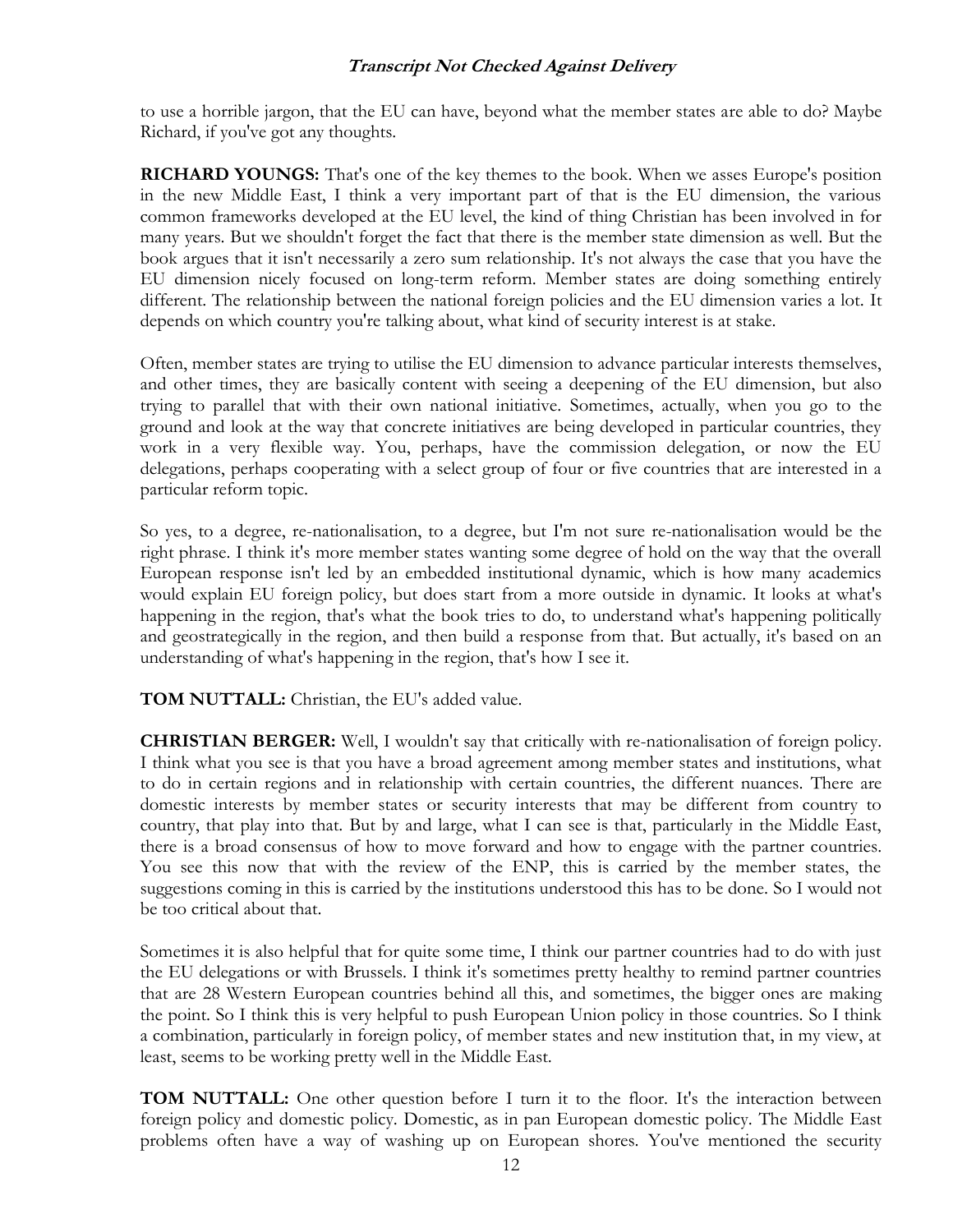dimension. Obviously, we have a lot of concerns over the potential dangers of returning fighters from Iraq or Syria and what they may do in their countries of origin. There is also the migratory pressures. We've seen repeated tragedies, obviously, across the Mediterranean, and I know that the new High Rep has made a point of suggesting that she thinks that Libya could be one of the most serious problems that she faces during her mandate. And we obviously have a hell of a lot of Syrian refugees in Turkey, many of whom, may like to enter the European Union via its borders. So any thoughts on how our foreign policy in the Middle East may make it a little bit easier to deal with some of these domestic problems? I don't know who wants to start on that one.

**RICHARD YOUNGS:** I think the focus was primarily on the migration issue before 2011. At least for a period after 2011, it wasn't so overwhelmingly about that issue. And I think the trouble is, some people would have argued that seeing reform processes proceed too fast and too abruptly, could be the main trigger for outward migration, and that would be the thing that affected the domestic agenda in the EU. But I think, to its credit, the EU made the point, actually, where you get an expectation from social actors that there would be a degree of opening up, and then that being curtailed. That tends to be the thing that drives the biggest outflow of migration. So it's often suggested that either you support the form or you try and dissuade migration. That's a rather false dichotomy, to my mind, and I think the EU did try and strike the right balance.

But I think you're absolutely right, because of what's happening now with ISIS, the focus has come back much more to a domestic lens. Clearly, one legitimate concern is about the return of Jihadi fighters, but it does mean, as both Christian and Nathan said, there is much less priority focus on the big systemic level driving forces of what's really underpinning the rise in instability and conflict across the region. I agree with both Nathan and Christian. I don't think we're completely back to the pre 2011 days, but the region, itself, today is so much more complicated. And the threats to Middle East order are so much more profound that deliberating a response to that is much more difficult today than it was in 2011.

**CHRISTIAN BERGER:** I think what we've all seen in the last three or four years is that the European councils or the heads of states and governments, are looking far more into foreign policy issues than before. And they do this because it has a very strong domestic component. And that's exactly what the two points that you mentioned, the returning fighters and the refugees, when you look at the conclusions of the European Council, these are the two points that very often come back to it because it has a very strong domestic… As we know, quite a few people have complained that foreign ministers are no longer taking part in the European Council, but I think this will bring back the foreign policy dimension into that event, and I think it's quite important.

So I'm not sure what the future will bring and how foreign policy will be included here, but this is definitely, these are two points where it becomes, actually, crucial that foreign policy is taken into consideration.

**TOM NUTTALL:** Nathan, anything to add? I think we've got a couple of mics, so I'll turn it to the floor. Who has a question? Here we go, in the front.

**NAWAB KHAN:** My name is Nawab Khan, I'm a correspondent, here in Brussels, of the Kuwait News Agency, KUNA. My first question is to you, sir. You have called your book the New Middle East. Is it a geographical connotation or is it a political one? What I want to say is do you expect more countries emerging from the turmoil in Syria or Iraq. And, Mr Berger, to you, my question is about the cooperation between the EU and GCC. Don't you feel that there should be a much more vigorous cooperation between the two organisations? Thank you.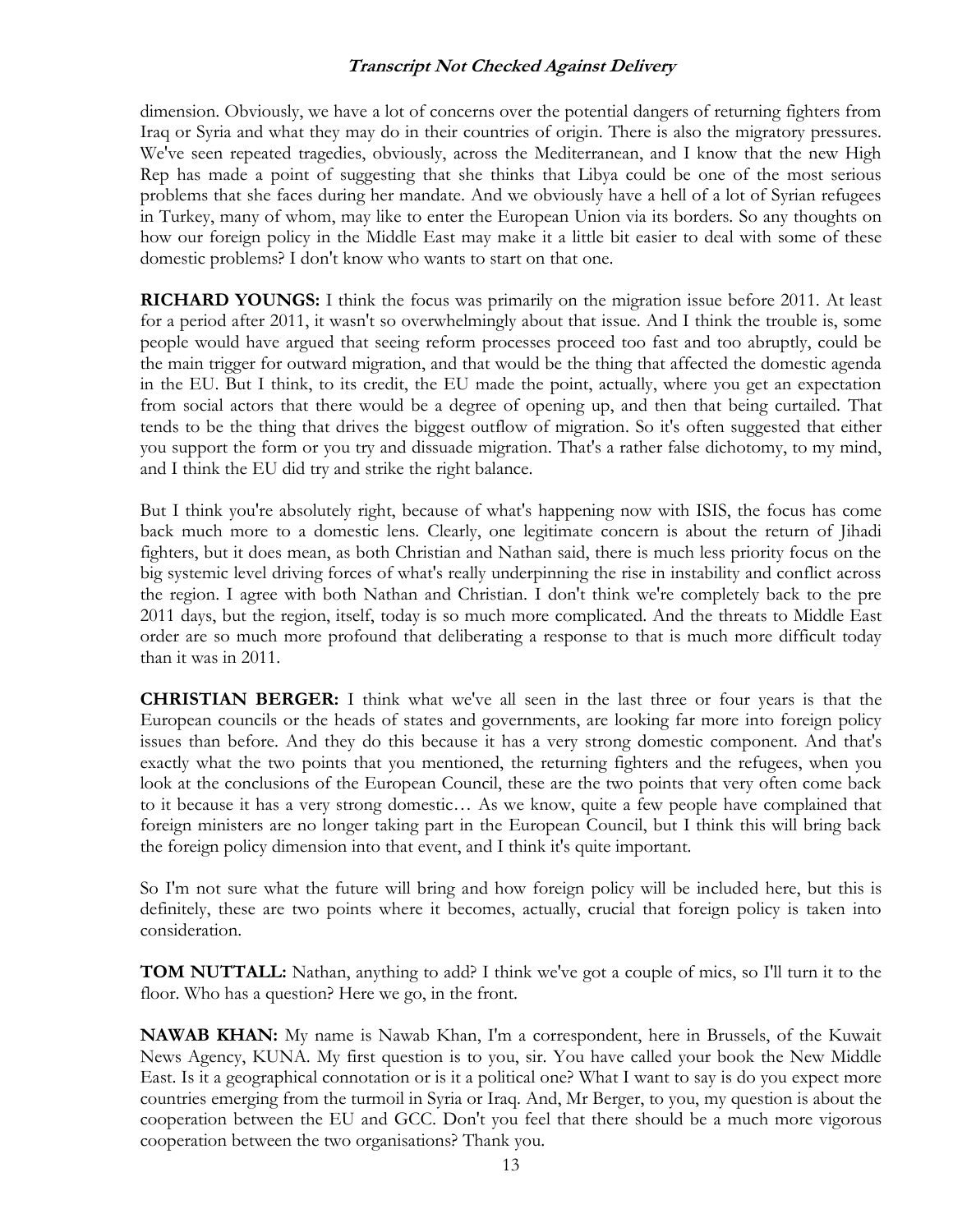**TOM NUTTALL:** Maybe we can take a couple more before we turn back to the panel. Any more questions? Over here.

**ROMANA MICHELON:** My name is Romana, I'm with the German Marshall Fund. I'm interested in the Arab Spring, as well as the Arab Israeli conflict. And my question is; to what extent, if at all, would you say, the Arab Spring has impacted the dynamics of the Arab Israeli conflict? And in which way, again, if at all, do you think the European Union should tap into those changes? Thank you.

**TOM NUTTALL:** Richard, I think the first part of the first question was directed to you.

**RICHARD YOUNGS:** When I was writing the book, the concept of the new Middle East was referring to the kind of social dynamics that Nathan was outlining. The fact that, clearly, the Arab Spring hasn't triggered a wave of wholesale democratisation across all of the Middle East. We haven't seen that kind of regional dynamic. And there has been a lot of authoritarian resilience, a lot of pushback, against political reform and social protest. But one still feels that something has changed in the Middle East, even though most of the regimes have retained themselves in power. In Egypt's case, we had a kind of a transition, and now swing back to something is a very much purer form of authoritarianism.

I still think there is a degree of social vibrancy and social debate, loss of fear or contestation or whatever one wants to call it, that is qualitatively new, and I don't think it's something that will... it's a genie that can't be put back in the bottle. So it was with that in mind, rather than the broader issue of whether we're really looking at borders being redrawn and the end of Sykes-Picot and all this kind of thing, although that's clearly an issue that's come more to the fore.

To Romana, I have a chapter on the impact that the Arab Spring had, both on the Arab Israeli conflict, and also the lens, the way in which the EU approached the conflict. It's quite a complicated question. Christian has the details better than anyone, but my impression is that in the early days of the Arab Spring, it looked as if there could be a positive spill over. Because the narrative of the Arab Spring was about self determination, it filtered in in quite a natural way to what was going on in the occupied territories. It unleashed several months of social protest in the occupied territories. And citizens, fed up with the less than democratic tendencies, let's say, within both Fatah and Hamas. And the EU did cotton on to that and try to bandwagon with that degree of social protest.

As Christian was saying, the EU has put a lot of money in it. It raised the amount of money it was putting into the occupied territories to try and build a set of institutions that were both more resilient, but also more democratic, to back the holding of new elections. Very importantly, the EU did something the US did not do, which was to try and facilitate the unity deal between Fatah and Hamas. The thing is, the overwhelming security dynamic and some of the trends on the other side of the equation, were not particularly helpful. therefore, there was the pushback against this social mobilisation in the occupied territories, and very quickly, we got back to the status quo.

And it's not that the EU was not doing a lot of very valuable work on the ground, but it, I think, reverted to a template of institution building that it was following before 2011, so the Arab Spring didn't really unlock a lot of new potential in terms of resolving the conflict. And because the focus suddenly switched to the issue of self determination in the United Nations and the EU, of course, didn't have any kind of unified line on that, struggled to regain any kind of influence Israel, I think that if there was a moment of opportunity, it was fairly fleeting and it wasn't one that the EU really was able to harness fully.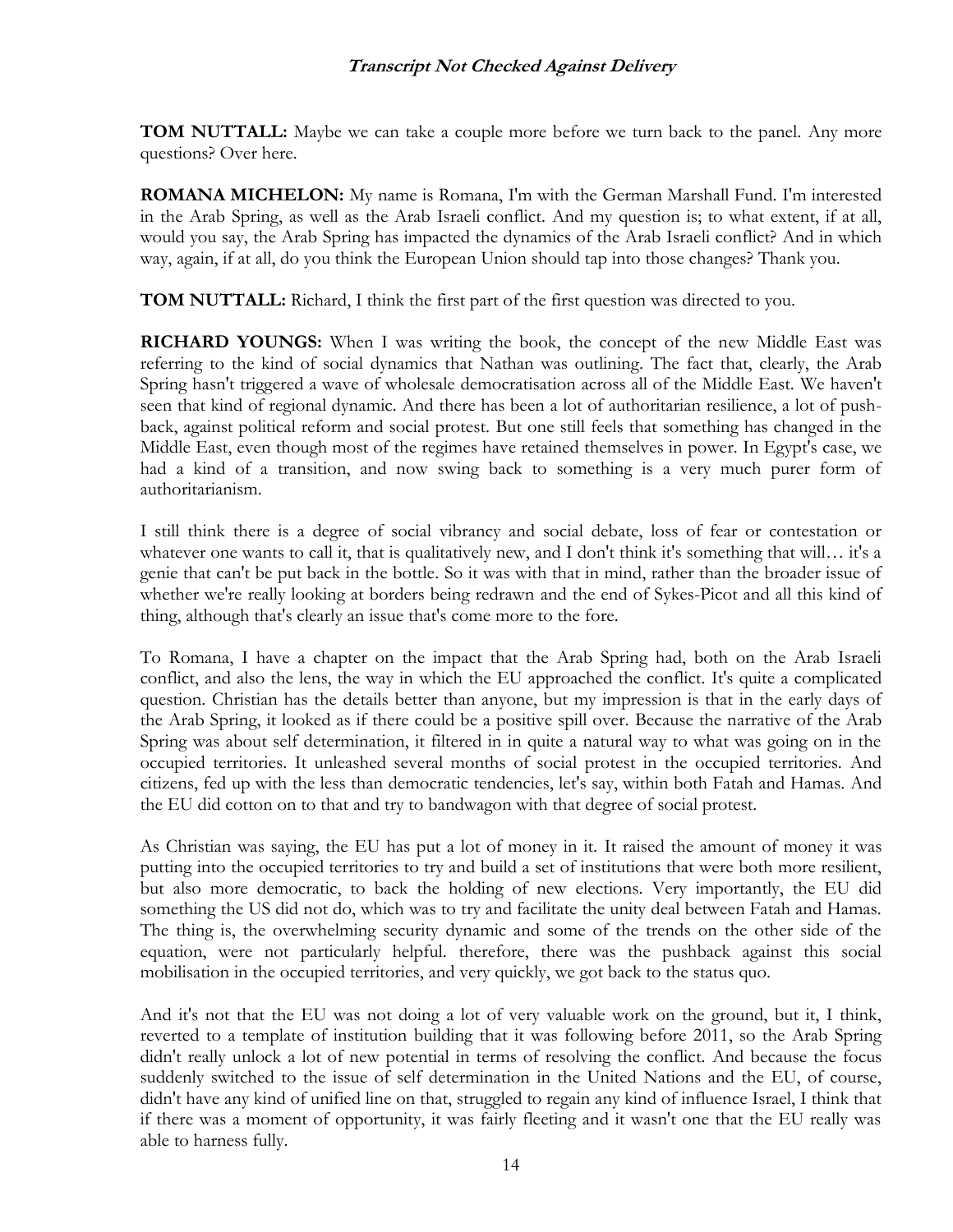**TOM NUTTALL:** What do you think of these parliamentary votes on the recognition of Palestine? Did that have any sort of impact on the internal dynamics of this issue?

**RICHARD YOUNGS:** It's a very sensitive question. My feeling is that because of the way in which the talks wound down last year, it would be time to look at a slightly more direct way to try and achieve peace than was built into the Oslo Accords. I think the EU has been fairly patient, but it is perfectly legitimate to be looking at these ways. My only question, my only observation would be that that may be a necessary part of the equation, to look beyond the current template, but we shouldn't forget… and that may set up things in a longer term perspective to influence a more productive road to peace. But I don't think the EU should give up on improving the way it actually operates on the ground in the territories and looking at…

Making sure that the, as Christian said, the EU has put so much money, so much political effort into building proto state Palestinian institutions, but it needs to look at ways of doing that in a more effective way. Getting right it and the way in which it engages now in Gaza after the conflict in August. Getting right its relationship with Hamas. If we're talking about supporting a genuinely balanced unity deal. There are a lot of short term imperatives and challenges the EU needs to be dealing with more effectively, and the recognition issue may be part of the equation, but we shouldn't get too diverted by that. That would be my…

**TOM NUTTALL:** Christian, I think the second part of the first question on the GCC was for you.

**CHRISTIAN BERGER:** I think you're absolutely right, there should be more vigorous cooperation between the EU and the GCC. I think, over the years, on the political side, we are seeing this. There is close cooperation, there was close cooperation, in the case of Yemen where there was a close engagement with the EU and the GCC countries to bring about the agreement that then led to the change of government or the fall of President Saleh and, later on, the election of President Hadi. And I think this is one example where there was a very important cooperation.

The second one is now. I mentioned it earlier on, it's the fight against Daesh, where we are supporting what the countries in the region are doing, both in military terms, but also in trying to cut off the financial support to Daesh and the political support that is there as well. Of course, the downside of that is that we have been trying for almost 24 years to renegotiate a free trade arrangement or free trade agreement. It must be the longest negotiations of a free trade agreement and we don't see the end of it. So I think there was a very strong signal for that cooperation, that finally this free trade agreement would be agreed upon.

So institutionally, between the EU and the GCC Secretariat, I think we have a close cooperation, regular exchanges and meetings. We have ministerial meetings. We didn't have one last year, that was cancelled, but there will be one early next year. But I think we have to build on this. It looks as if you have two regions, the GCC and Europe. They know they exist, but that's it. We know we're there, but I think more can be done in working together, particularly on the world stage, in the UN, but also in the region.

May I, just briefly, on the Arab Spring, because I think that's an interesting question, what impact it had, or could have had, on the peace process. I think, at the beginning, in 2011, the argument that we were making is because the surrounding countries, I mean the countries surrounding Israel and the Palestinian territories were in turmoil. It would have been very good for both of them to come to an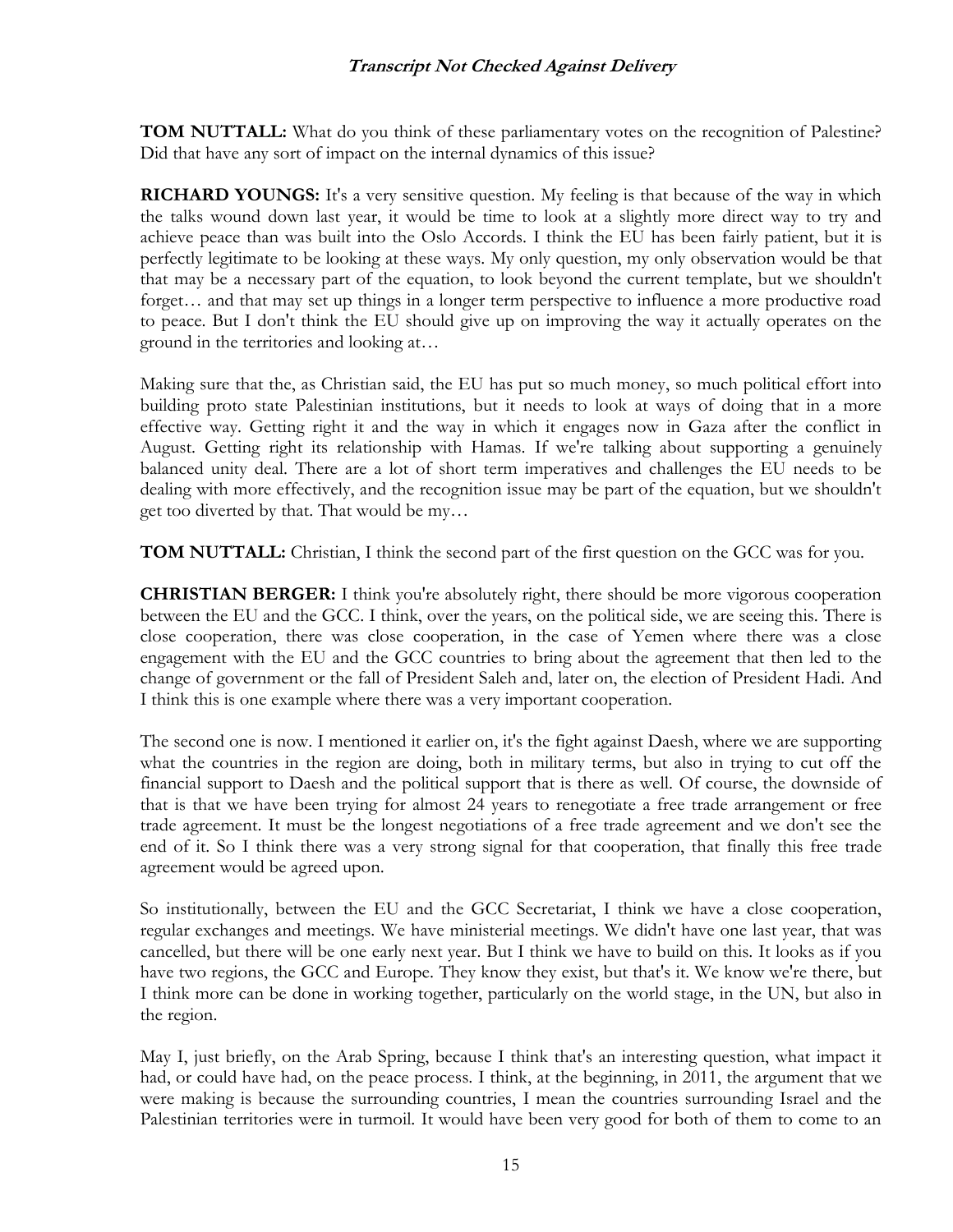agreement, to stabilise the centre of that region. We also saw an influence of the Arab Spring on the Palestinian side.

First of all, President Abbas was pretty, not scared, but he was anxious that the Arab Spring would also hit him in the sense that the population was not happy with [unclear 01:12:17] performance, was not happy with… The slogan, in March 2011, in the streets of Ramallah and Gaza, was; enough with division, enough with occupation. So the modelling on what they had heard in Cairo. And the division part was quite interesting. It was addressed, actually, at the PA, that they wanted the division bit of Gaza and the West Bank to end. The demonstrations in Ramallah were pretty small, but the demonstrations in Gaza were pretty big, so there was a very strong message there.

The other impact you could see on President Abbas was that he lost his friend Mubarak. So a big supporter, and then you have Morsi, who was actually supporting Hamas, so the other side of the Palestinian equation. I think now, with Sisi in power, they might be back into a normal… enter into a normal relationship. The message, I think, that has come from us was; we believe that both sides can make peace. If they do make peace, it has a very important stabilising effect on the whole region. The argument that we heard from many Israeli colleagues was; because we don't know where the region is going, it's so difficult to make peace with the Palestinians, because we don't know what their territory would be than used by regular [?] forces. And again, therefore, it is very important what we are doing, that we are building the institutions of a Palestinian state that is reliable, whose foreign policy and behaviour will be reliable and predictable and in good cooperation with all neighbours. I think that's where our added value is in the situation.

**TOM NUTTALL:** Nathan, do you want to…

**NATHAN BROWN:** Let me weigh in on that last question. The first part, I'll just be very brief, I come down where Christian and Richard did. There was a sense in early 2011 that there might be some kind of effect, and deep effect, of the Arab uprisings on the Israeli Palestinian conflict. For both the reasons they mentioned, and not simply the absence of Egypt as a political force, but the return of Arab public opinion as a very potent political force that would force Arab governments to take a far more active role in this. It is clear that by 2014, that is not the case. It's not simply that that would say that Sisi has gone back to the Mubarak period, but he's actually gone even further, and done so with popular support.

So at this point right now, under the Mubarak years, the policy on Gaza was one that was not all that salient in Egyptian policies, but to the extent that it was and people noticed it was unpopular. Now it's extremely popular and there is a strong anti Palestinian strain in the Egyptian public life, which isolates Palestinians still further. Where this is looking a little bit more towards the future, I think where the situation is right now is partly as a result of the turmoil of 2011, the rise of other regional issues. At this point right now, the Israeli Palestinian conflict is, essentially, isolated and my own sense is that Palestinians, at this point, are not simply without a viable strategy, but even without a viable leadership.

And a couple of months ago, we did have a gathering where we tried to bring some Palestinian intellectuals together to try to get to grips on what sort of options Palestinians were talking about. And the impression that I came away with was that they weren't. That there is a deep despair within Palestinian society. A sense that all the solutions, the peace process, the Fatah path, the Hamas path, the idea of [unclear 01:16:17] had been proved fruitless and there was nobody who was really able to organise and mobilise Palestinian society in the support of any kind of vision. And it's not as if the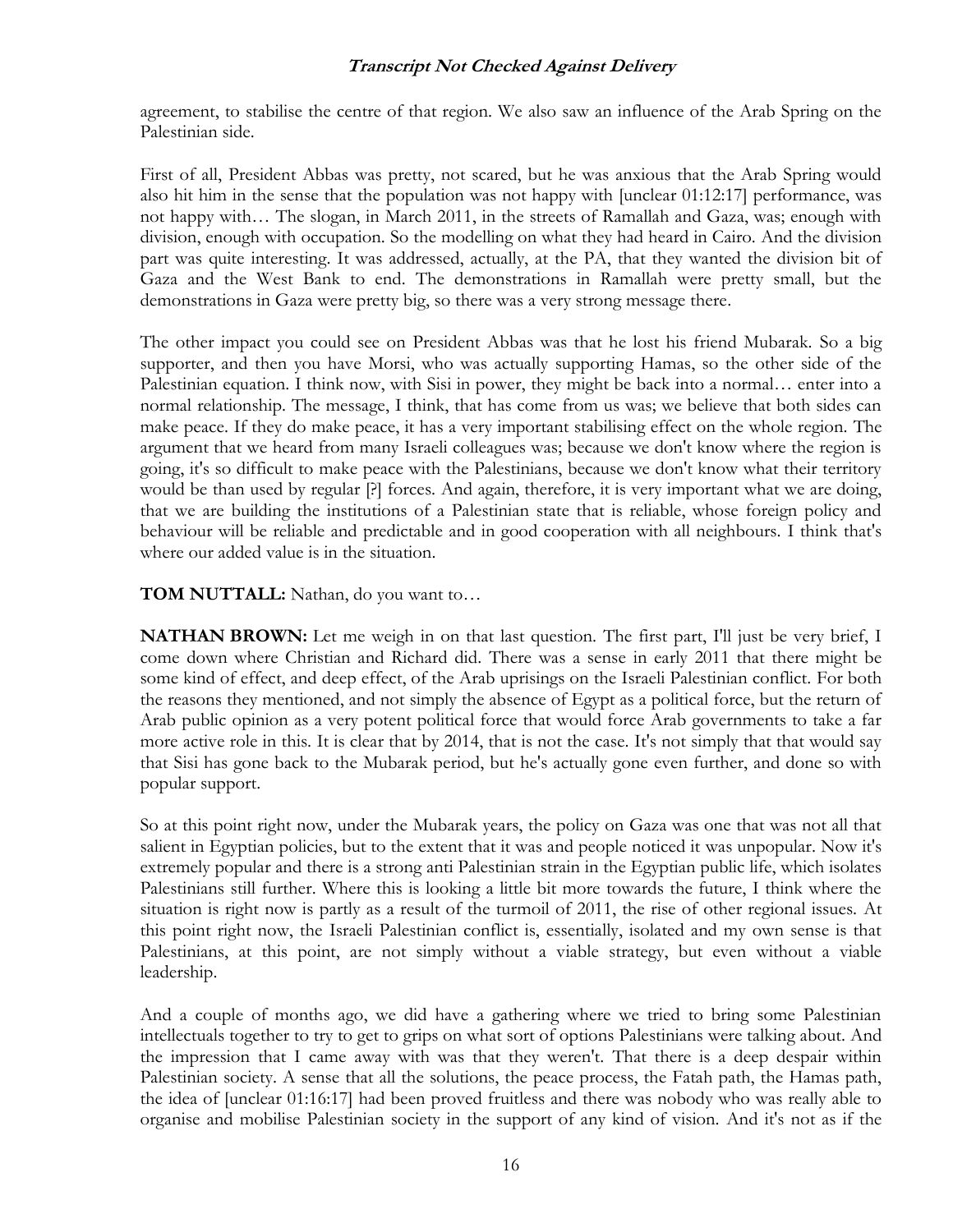Israelis have all that viable a long-term strategy either. The American led peace process has clearly run into a crisis and the number of believers, I think, is now extremely small.

So I think we're now at a period in the Israeli Palestinian conflict where it's time for fundamental rethinking. And I don't know what that fundamental rethinking will look like, but an idea that we can simply go back to the Oslo process, that we can pick up negotiations at a particular point, I think, is no longer really viable and it's time to start thinking about, I think, the fundamentally different approaches. Again, I'm being deliberately destructive, partly because I don't have an awful lot of very constructive suggestions, but I think that the formula of the last five years or so, which was to pursue a peace process, pretending it existed, allowed those negative trends to develop far more deeply and it's time to stop pretending that there is some kind of viable process on the ground that just needs to be revived.

**TOM NUTTALL:** More questions. Over here in the front.

**RAGNAR WEILANDT:** My name is Ragnar Weilandt. I'm a doctor of research at the University of Warwick and here, at the UAP in Brussels. You've been talking a lot about Egypt; not so much about Tunisia. Considering the recent elections, I think that would be something that should probably be touched on as well. It seems to be the only country in the region, which is somehow moving in the right direction. The only thing that might potentially… or one of the main things that, potentially, might be a problem in the medium term is economic development, and I was wondering how you feel the European Union could counter that. And one of the thoughts I have in this regard is that I'm not sure how much financial aid is still flowing to Egypt, but I think it might be a good idea if it be diverted to Tunisia instead.

Not just in order to support Tunisia, but also projects, for instance, like the metro in Cairo. The EU is supporting the construction of an additional metro line in Cairo and everybody who knows Cairo knows that this is a good idea because the traffic is even worse than in Brussels. These kinds of projects are actually helping the regime because they are associated… things are getting better for the people, but this is not associated with the EU because there is some very tiny EU flag somewhere on the construction side, but no one even knows what that means. So it might actually be harmful in terms of creating support, or at least, giving successes to the incoming regime.

**TOM NUTTAL:** Thank you. Do we have a question somewhere over here?

**SOPHIA KABIR:** Sophia Kabir, Friends of Europe. I was a little bit surprised to hear about, at the beginning, correct me if I misunderstood, that the Arab Spring or this region has decreased on the agenda of the European Union currently and that the discussions about the domestic situations of the individual countries have been replaced by discussions about the security implications to ISIS, etc. But you've touched upon this on ISIS and home grown radicalisation for a second, and you've touched upon the migration issues. And a lot of analysts draw dark parallels between the breeding ground of home grown radicals and migrants. They actually stem from the same issues within the countries, that they're not so different in what motivates them.

But doesn't that, basically, hold up a mirror to the European Union and should trigger a second wave of interest in the region because it has such direct… the security implications are so closely interlinked with the domestic situations in the country and those have such a direct impact on the security of Europe. Shouldn't that rather kick off a second wave of interest instead of decreasing the interest?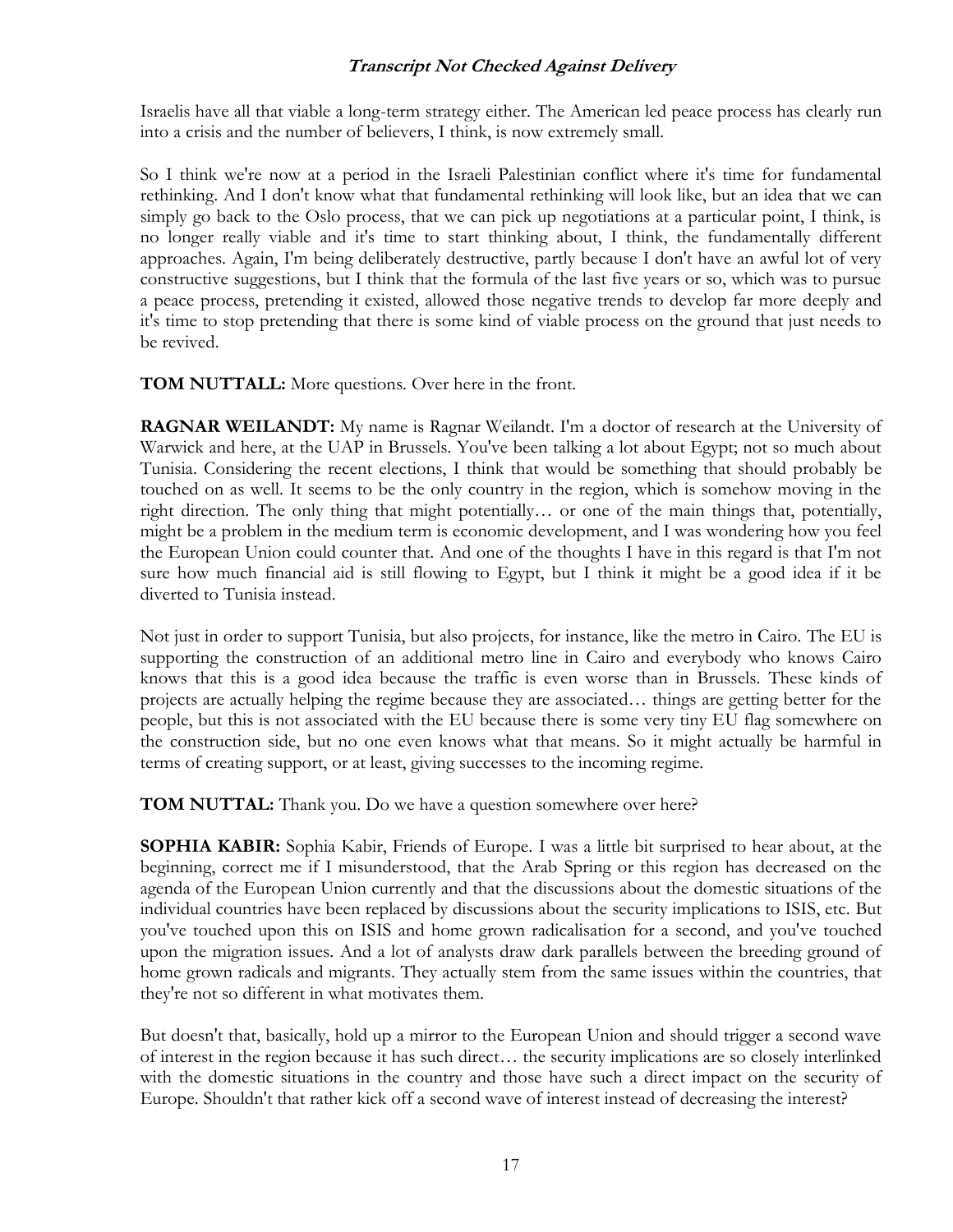**TOM NUTTALL:** Maybe we'll take one more question and then some brief answers. Over here, please.

**BERENIKE SCHOTT:** Thank you very much and thank you for the interesting presentations. Berenike Schott, currently with SWP. I have a question about the Gulf countries, which were mentioned. Also one more for Mr Berger. With the new commission and the review of the neighbourhood policy, the Gulf countries not being part of the neighbourhood yet, obviously, playing a critical role in the region. How do you think the partnership with the Gulf countries will be looked at? And what would be the main pillars? What is most important in that regard? I would be interested in seeing how, maybe, you see this has changed or hasn't changed much and where you see this headed. And a question for Mr Brown. You said there needs to be a steady, strong drumbeat towards Egypt for the credibility of the European Union. Thinking about the Gulf countries, Gulf states, how would that translate to that field? Could it, shouldn't it? What's your view on that, in terms of having a more value based foreign policy? Thank you.

**TOM NUTTALL:** So for time reasons, I think we'll have to keep the answers very short. So maybe if we can just go through the panellists one by one. We had a question on Tunisia. We had a question on security and home grown conditions. And a question on our relationship with the Gulf countries. So you may pick and choose which of those you answer. Richard.

**RICHARD YOUNGS:** Shall I just take a couple? On Tunisia, I agree. I think Tunisia is, more or less, the sole success story in terms of reform, but I think it's a qualified success story. There are still unresolved issues in Tunisia. The governing coalition now looks a little bit fragile. There are certain tensions in the new constitution, but we've got secular and religious rights that will still need to be ironed out. I think with Tunisia, the EU has done a reasonably good job, but it is a country where the EU still counts and where you get this meshing together of EU dimension, and particularly, the French and the Spanish putting in a lot of funding, and, to some extent, things working together fairly coherently.

For me, I think what the EU could have done better in Tunisia, particularly to address the social economic situation, was to move a lot faster on opening up access to European markets. To its credit, the EU offered a very comprehensive free trade agreement with Tunisia, but it's such a complicated and bureaucratically heavy agreement, that it's taken so long even to get through the fairly preliminary rounds of negotiations. I think Tunisia would have done better, perhaps, with a less far reaching agreement, but one where the benefits were delivered much more in advance. I think the EU is beginning to switch on. There's a huge conference in Tunisia, Invest in Tunisia conference, just a month ago. Because of the elections and the stability there, investors are finally beginning to look at the Tunisian markets. So things are moving in the right direction.

And I agree completely that the issue of home grown radicalisation should be an incentive to look with greater intensity at the Middle East in terms of the foreign policy agenda. Before 2011, I think it was all about counter radicalisation. After 2011, it was more about trying to foster reforms within individual countries. I think now we're back to more of a counter radicalisation agenda. For me, the question is actually how you synthesise that focus on counter radicalisation, as Nathan was saying, while keeping in focus the need to look at more structural, political, economic and social reforms in the regions themselves. That doesn't provide an easy panacea or antidote to home grown radicalisation, but I think it's one necessary part of the equation.

**TOM NUTTALL:** Christian.